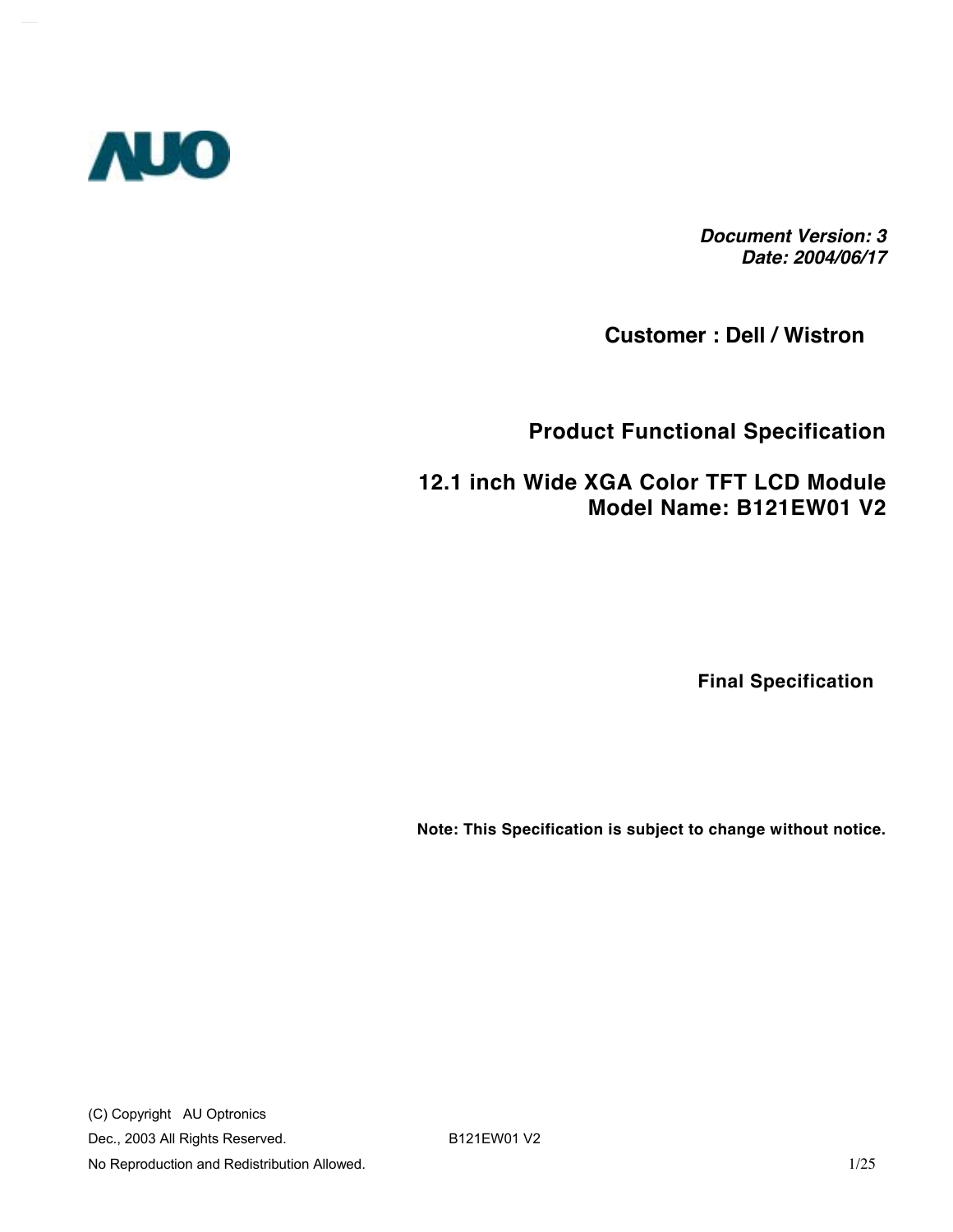## **Contents**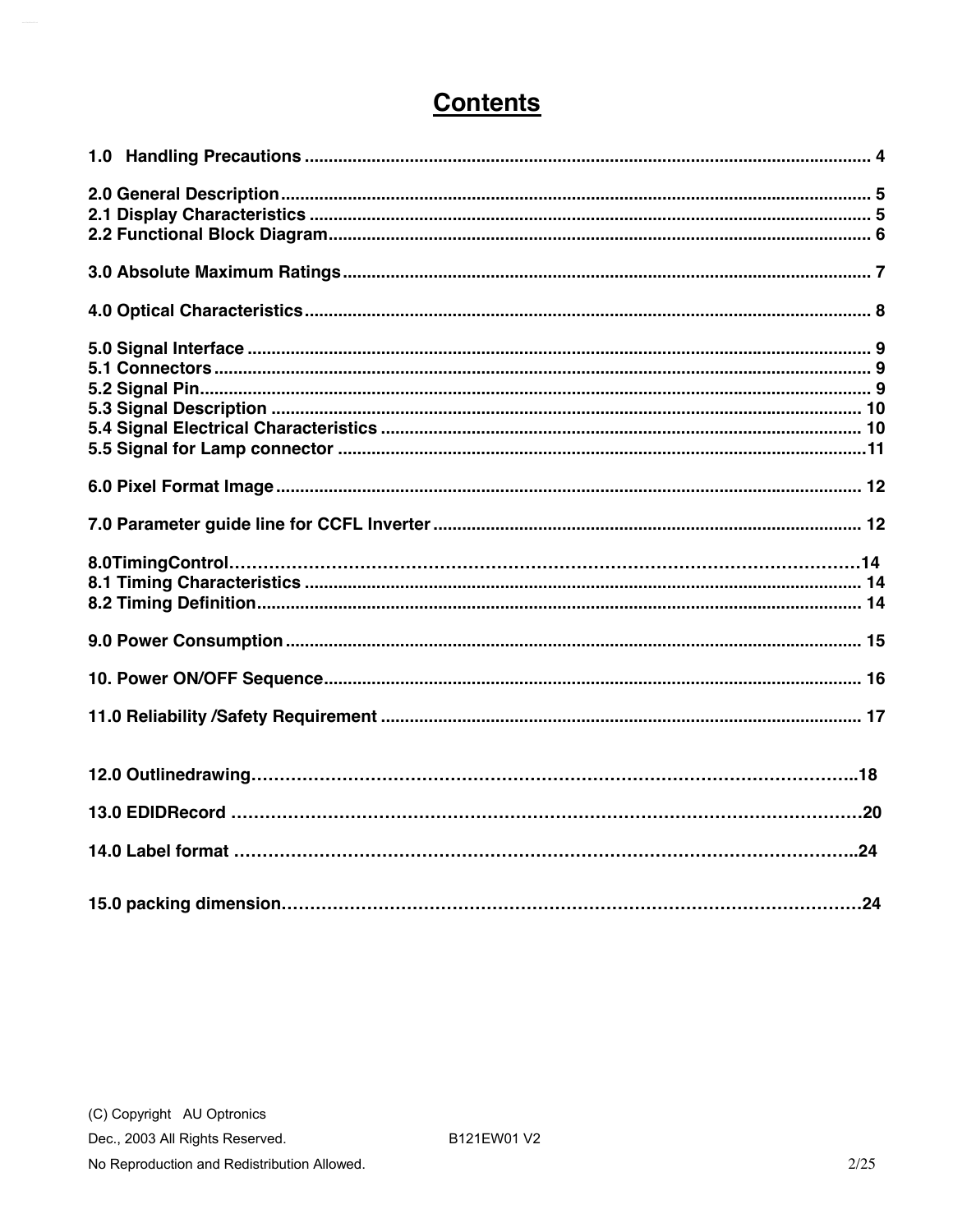# **II Record of Revision**

| Version and Date | Page | Old description                      | New Description                                                                                | Remark                   |
|------------------|------|--------------------------------------|------------------------------------------------------------------------------------------------|--------------------------|
| V1. 2004/04/16   | All  | <b>First Release</b>                 | <b>NA</b>                                                                                      |                          |
| V2. 2004/06/07   | 20   | EDID (pix clock = 75MHz)             |                                                                                                |                          |
| V3. 2004/06/17   | 9    | $Pin 18 = NC$                        | $Pin 18 = BIST$                                                                                | Pin assignment<br>modify |
|                  | 14   | 8.1 timing characteristics<br>modify | 8.1 timing characteristics<br>modify for customer request                                      |                          |
|                  | 15   |                                      | Add note 2:<br>If inverter with PWM mode<br>that can define<br>lamp<br>min<br>current is 2.5mA |                          |
|                  |      |                                      |                                                                                                |                          |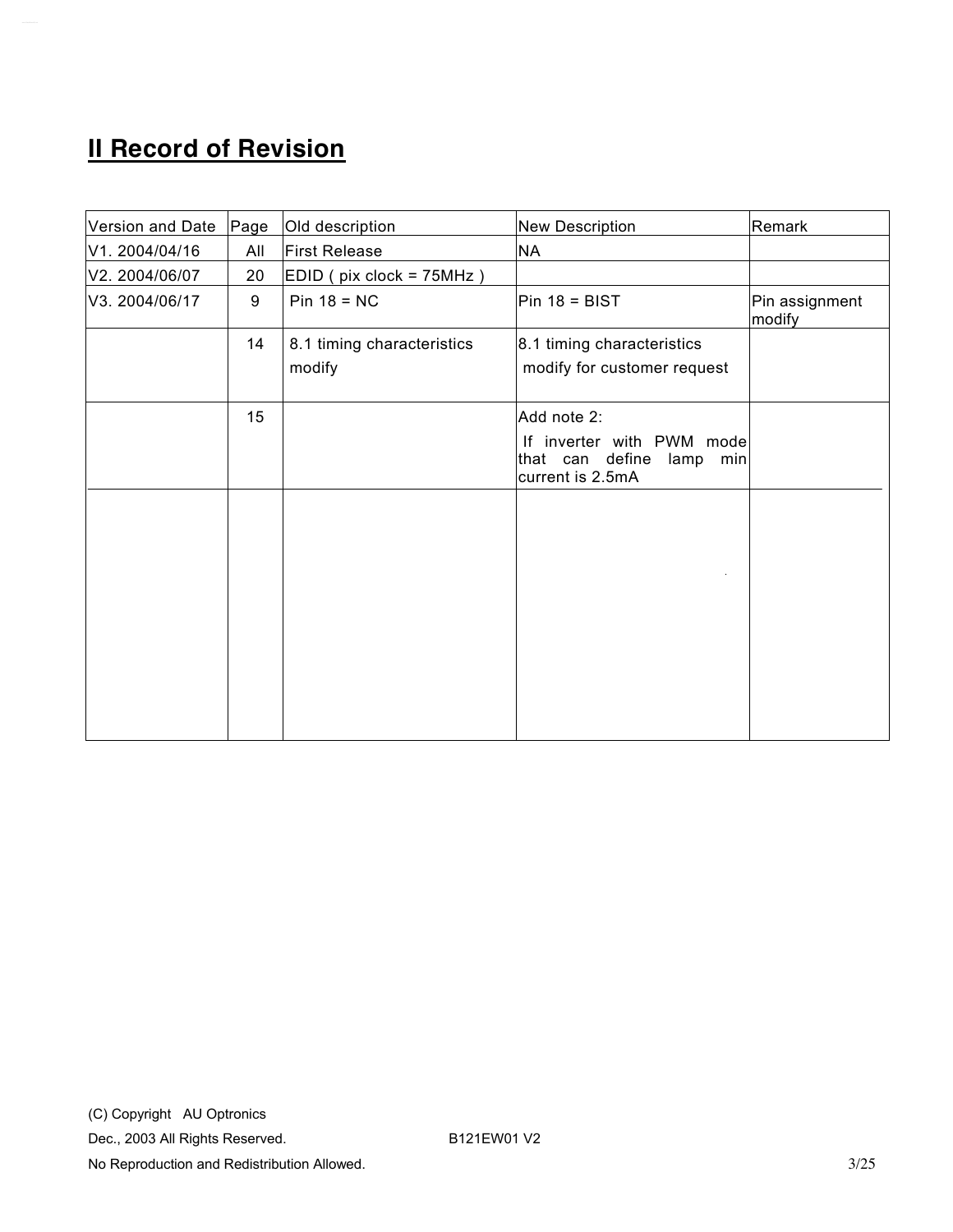# <span id="page-3-0"></span>**1.0 Handling Precautions**

- 1) Do not press or scratch the surface harder than a HB pencil lead because the polarizers are very fragile and could be easily damaged.
- 2) Be sure to turn off power supply when inserting or disconnecting from input connector.
- 3) Wipe off water droplets or oil immediately. Long contact with the droplets may cause discoloration or spots.
- 4) When the panel surface is soiled, wipe it with absorbent cotton or other soft cloth.
- 5) Since the panel is made of glass, it may break or crack if dropped or bumped on hard surface.
- 6) Protect the module from static electricity and insure proper grounding when handling. Static electricity may cause damage to the CMOS Gate Array IC.
- 7) Do not disassemble the module.
- 8) Do not press the reflector sheet at the back of the module.
- 9) Avoid damaging the TFT module. Do not press the center of the CCFL Reflector when it was taken out from the packing container. Instead, press at the edge of the CCFL Reflector softly.
- 10) Do not rotate or tilt the signal interface connector of the TFT module when you insert or remove other connector into the signal interface connector.
- 11) Do not twist or bend the TFT module when installation of the TFT module into an enclosure (Notebook PC Bezel, for example). It should be taken into consideration that no bending/twisting forces are applied to the TFT module from outside when designing the enclosure. Otherwise the TFT module may be damaged.
- 12) Cold cathode fluorescent lamp in LCD contains a small amount of mercury. Please follow local regulations for disposal.
- 13) The LCD module contains a small amount of material that has no flammability grade, so it should be supplied by power complied with requirements of limited power source (2.11, IEC60950 or UL1950).
- 14) The CCFL in the LCD module is supplied with Limited Current Circuit (2.4, IEC60950 or UL1950). Do not connect the CCFL in Hazardous Voltage Circuit.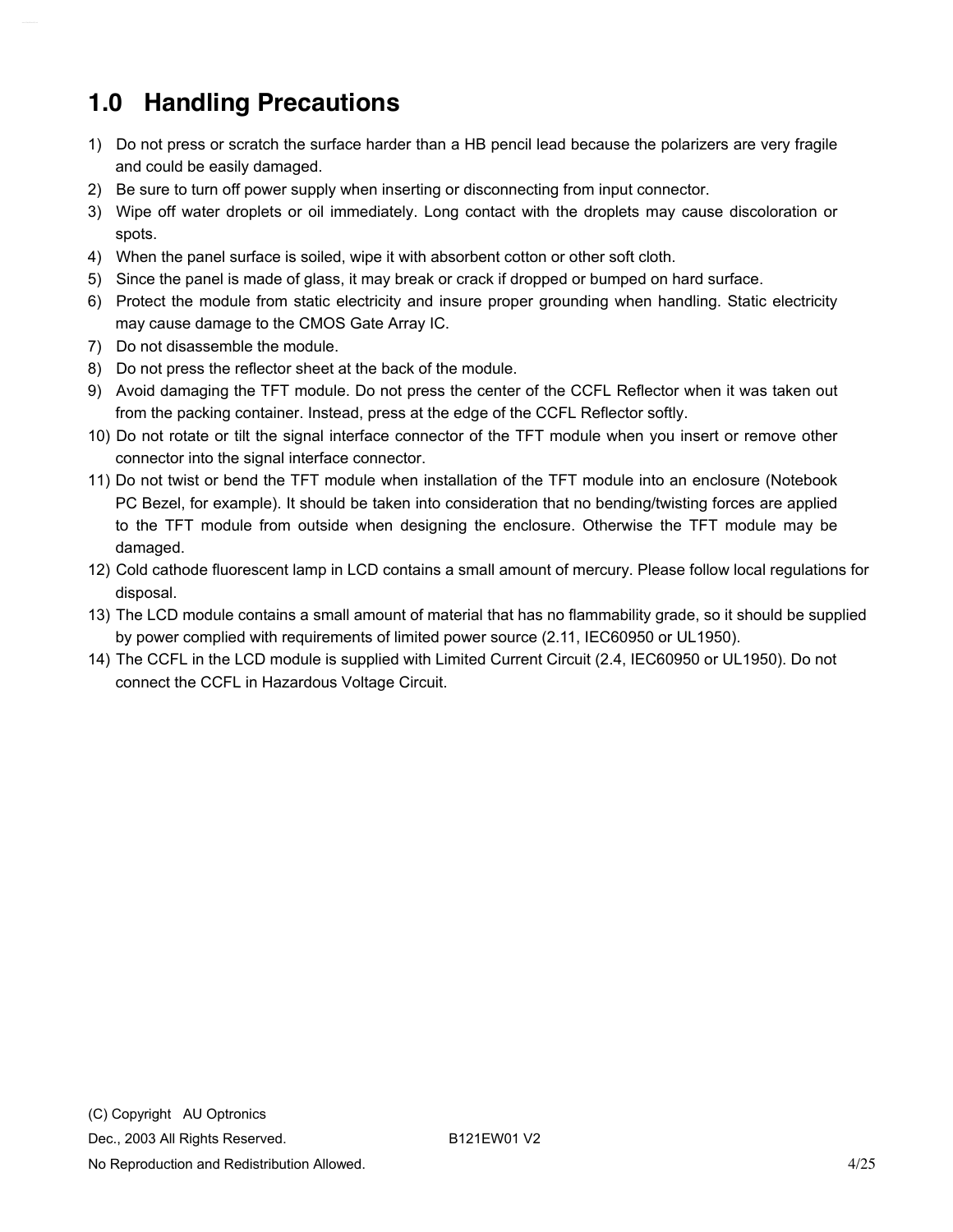# <span id="page-4-0"></span>**2.0 General Description**

This specification applies to the 12.1 inch wide Color TFT/LCD Module B121EW01 V2

This module is designed for a display unit of notebook style personal computer.

The screen format is intended to support the XGA (1280(H) x 800(V)) screen and 262k colors (RGB 6-bits data driver).

All input signals are LVDS interface compatible.

This module does not contain an inverter card for backlight.

#### **2.1 Display Characteristics**

The following items are characteristics summary on the table under 25 ℃ condition:

| <b>ITEMS</b>                        | Unit                                 | <b>SPECIFICATIONS</b>                            |
|-------------------------------------|--------------------------------------|--------------------------------------------------|
| Screen Diagonal                     | [mm]                                 | 307.9(12.1" wide)                                |
| <b>Active Area</b>                  | [mm]                                 | 261.12(H) x163.2(V)                              |
| Pixels H x V                        |                                      | $1280(x3)$ x 800                                 |
| Pixel Pitch                         | [mm]                                 | $0.204$ (per one triad) x 0.204                  |
| <b>Pixel Arrangement</b>            |                                      | R.G.B. Vertical Stripe                           |
| Display Mode                        |                                      | Normally White                                   |
| Typical White Luminance(CCFL=6.0mA) | $\lceil cd/m^2 \rceil$               | 200 Typ.(5 point avg)                            |
| <b>Contrast Ratio</b>               |                                      | $300:1$ Min                                      |
| ResponseTime                        | [msec]                               | 25 Typ.                                          |
| Nominal Input Voltage VDD           | [Volt]                               | $+3.3$ Typ.                                      |
| <b>Typical Power Consumption</b>    | [Watt]                               | 5.0 Watt (w/o Inverter, All black pattern)@LCM   |
| (VDD line + VCFL line)              |                                      | circuit 1.5 Watt(typ.), B/L input 3.5 Watt(typ.) |
| Weight                              | [Grams]                              | 305g typ. (w/o Inverter)                         |
| <b>Physical Size</b>                | [mm]                                 | 275.82(W) x 178(H) x 5.5(D) Max.                 |
| <b>Electrical Interface</b>         |                                      | R/G/B Data, 2 Sync, Signals, Clock (4 pairs      |
|                                     |                                      | LVDS), DSPTMG                                    |
| <b>Support Color</b>                |                                      | Native 262K colors (RGB 6-bit data driver)       |
| <b>Temperature Range</b>            |                                      |                                                  |
| Operating                           | $[ ^{\circ}\text{C} ]$               | 0 to $+50$                                       |
| Storage (Shipping)                  | $\mathop{\rm l{^{\circ}C}}\nolimits$ | $-40$ to $+60$                                   |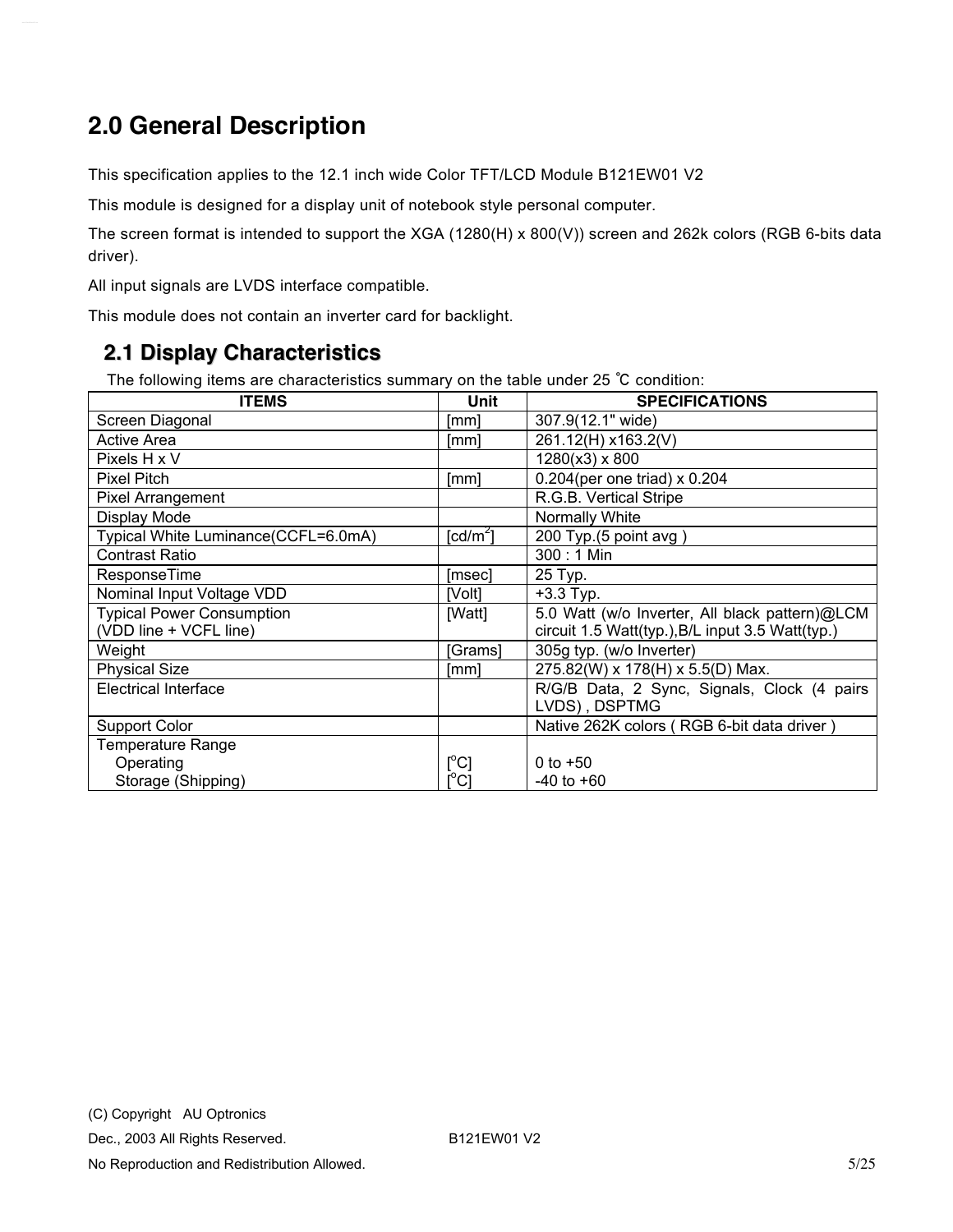#### <span id="page-5-0"></span>**2.2 Functional Block Diagram**

The following diagram shows the functional block of the 12.1 inches Color TFT/LCD Module:

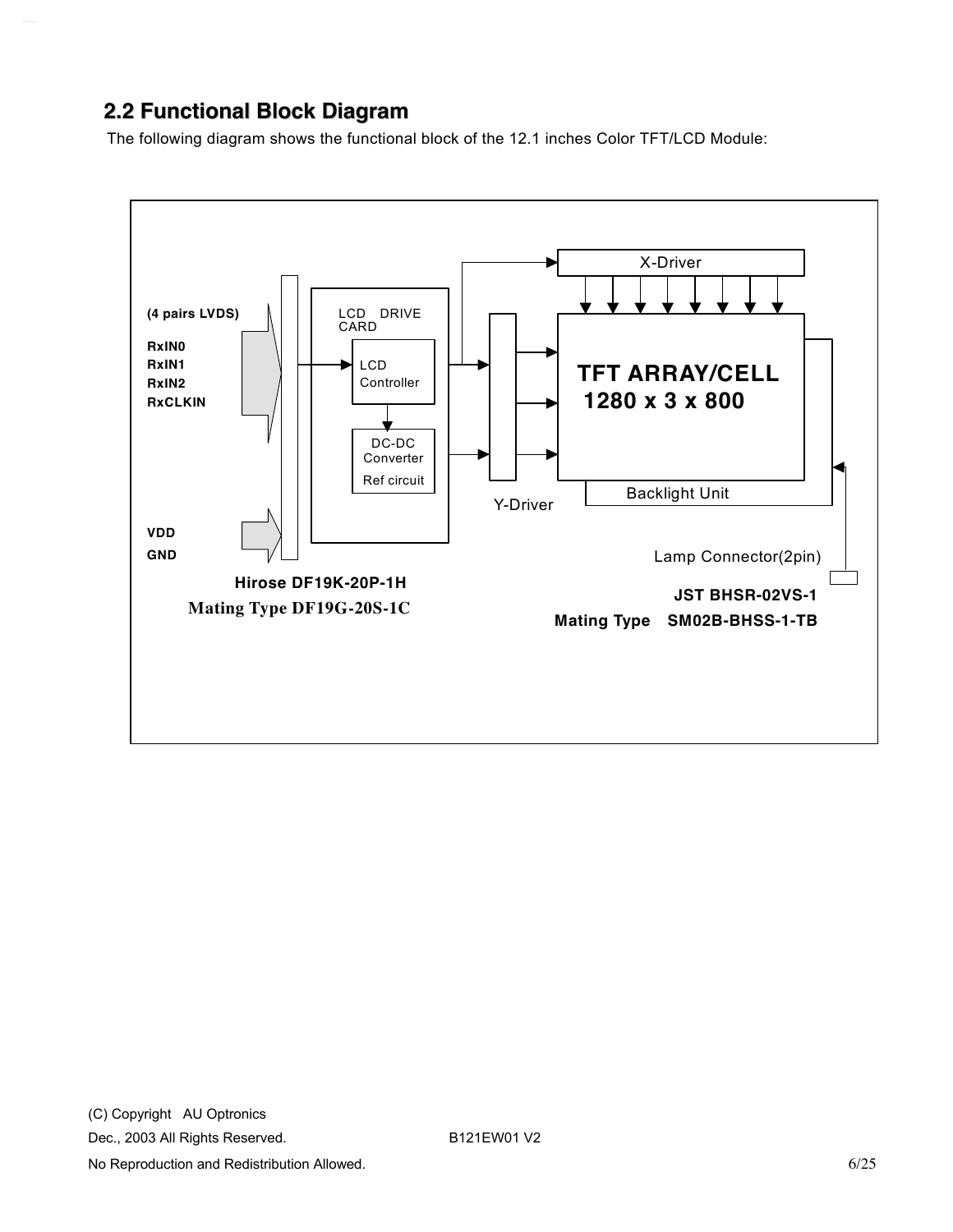# <span id="page-6-0"></span>**3.0 Absolute Maximum Ratings**

| <b>Item</b>                  | Symbol      | Min    | Max                 | Unit                                    | <b>Conditions</b> |
|------------------------------|-------------|--------|---------------------|-----------------------------------------|-------------------|
| Logic/LCD Drive Voltage      | VDD.        | $-0.3$ | $+4.0$              | [Volt]                                  |                   |
| Input Voltage of Signal      | Vin         | $-0.3$ | $VDD+0.3$           | [Volt]                                  |                   |
| <b>CCFL Current</b>          | <b>ICFL</b> |        |                     | [mA] rms                                |                   |
| <b>CCFL Ignition Voltage</b> | Vs.         |        | $1160(25^{\circ}C)$ | <b>Vrms</b>                             | Note 1            |
| <b>Operating Temperature</b> | TOP         | 0      | +50                 | $\mathsf{I}^\circ\mathsf{C} \mathsf{I}$ | Note 2            |
| <b>Operating Humidity</b>    | HOP         | 5      | 95                  | [%RH]                                   | Note 2            |
| <b>Storage Temperature</b>   | TST         | $-40$  | +65                 | [°C]                                    | Note 3            |
| <b>Storage Humidity</b>      | <b>HST</b>  | 5      | 95                  | [%RH]                                   | Note 2            |
| Vibration                    |             |        | 10-500<br>1.5       | [G Hz]                                  |                   |
| Shock                        |             |        | 200, 3              | [G ms]                                  | Half sine wave    |

Absolute maximum ratings of the module is as following:

Note 1 : Duration = 50msec

Note 2 : Maximum Wet-Bulb should be 39℃ and No condensation.

Note 3 : Dell spec.

#### **Wet bulb temperature chart**



(C) Copyright AU Optronics

Dec., 2003 All Rights Reserved. B121EW01 V2

No Reproduction and Redistribution Allowed. The state of the state of the state of the state of the state of the state of the state of the state of the state of the state of the state of the state of the state of the state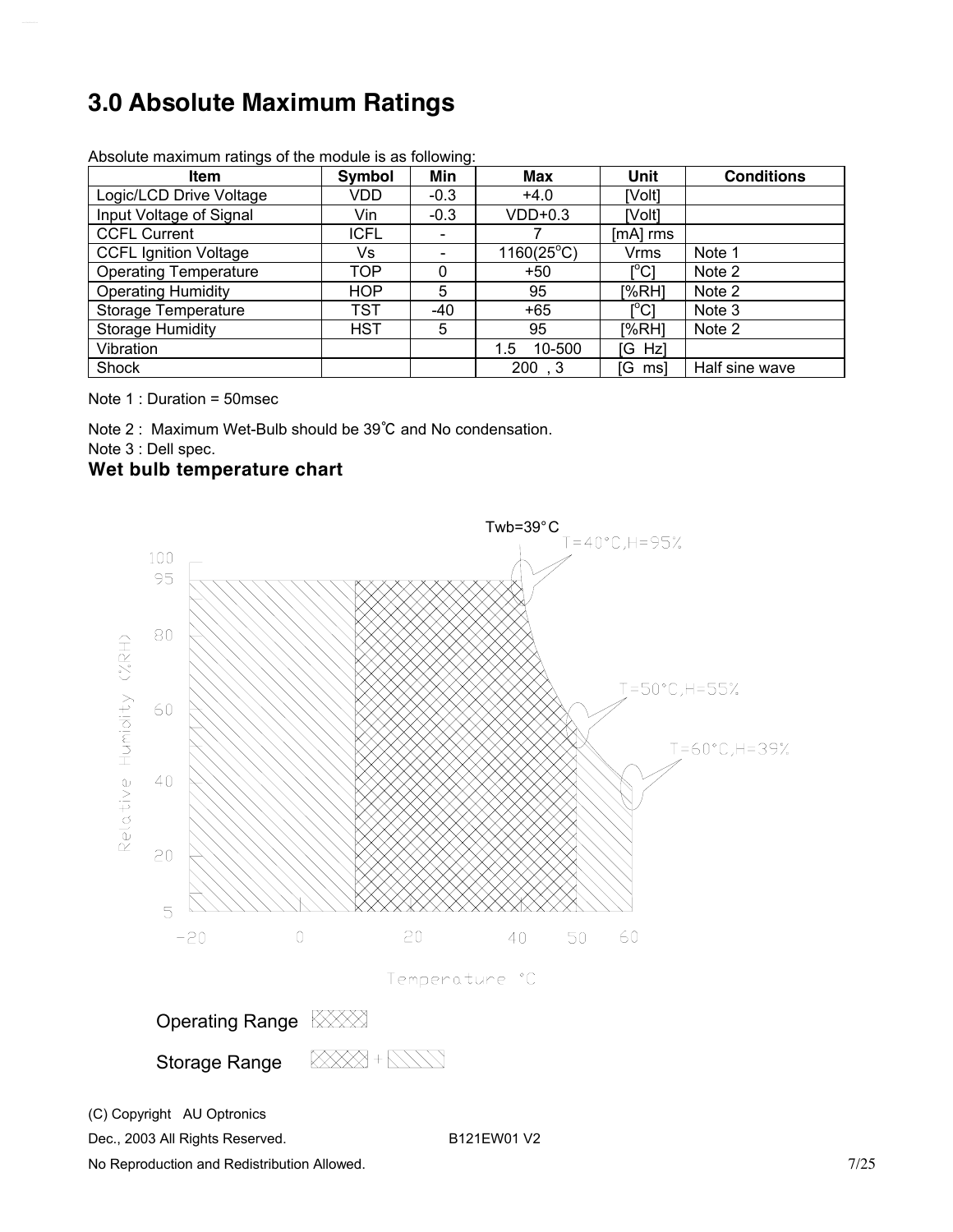# <span id="page-7-0"></span>**4.0 Optical Characteristics**

| Item                          | Unit                   | <b>Conditions</b>     | Min.  | Typ.  | Max.  |
|-------------------------------|------------------------|-----------------------|-------|-------|-------|
| <b>Viewing Angle</b>          | [degree]               | Horizontal<br>(Right) | 40    |       |       |
|                               | [degree]               | $CR = 10$<br>(Left)   | 40    |       |       |
| <b>CR: Contrast Ratio</b>     | [degree]               | Vertical<br>(Upper)   | 20    |       |       |
|                               | [degree]               | $CR = 10$<br>(Lower)  | 40    |       |       |
| Uniformity                    |                        | 5 Points              |       |       | 1.25  |
| Uniformity                    |                        | 13 Points             |       |       | 1.6   |
| Contrast ratio                |                        |                       | 300   |       |       |
| Response Time                 | [msec]                 | Rising                |       | 10    | 15    |
|                               | [msec]                 | Falling               |       | 15    | 20    |
| Color / Chromaticity          |                        | Red x                 | 0.547 | 0.577 | 0.607 |
| Coordinates (CIE)             |                        | Red y                 | 0.308 | 0.338 | 0.368 |
|                               |                        | Green x               | 0.28  | 0.31  | 0.34  |
|                               |                        | Green y               | 0.514 | 0.544 | 0.574 |
|                               |                        | Blue x                | 0.152 | 0.158 | 0.188 |
|                               |                        | Blue y                | 0.094 | 0.124 | 0.154 |
|                               |                        | White x               | 0.283 | 0.313 | 0.343 |
|                               |                        | White y               | 0.299 | 0.329 | 0.359 |
| White Luminance<br>CCFL 6.0mA | $\lceil cd/m^2 \rceil$ | 5 points average      | 180   | 200   |       |

The optical characteristics are measured under stable conditions as follows under 25℃ condition:

Note 1: 5 points position (Display area : 261.12mm x 163.2)

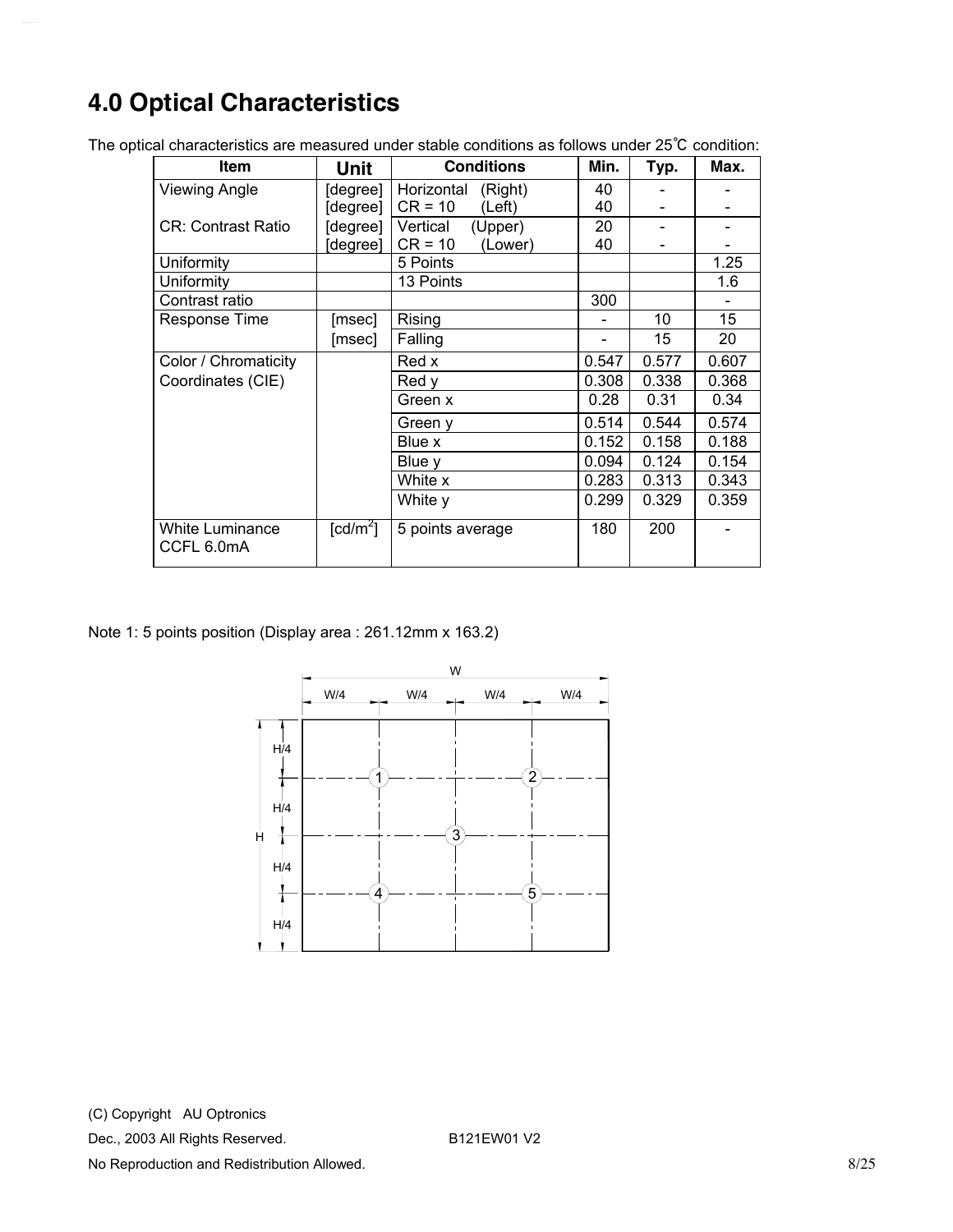<span id="page-8-0"></span>

# **5.0 Signal Interface**

#### **5.1 Connectors**

Physical interface is described as for the connector on module.

These connectors are capable of accommodating the following signals and will be following components.

| <b>Connector Name / Designation</b> | For Signal Connector |
|-------------------------------------|----------------------|
| <b>Manufacturer</b>                 | Hirose               |
| <b>Type / Part Number</b>           | DF19K-20P-1H         |
| <b>Mating Housing/Part Number</b>   | DF19G-20S-1C         |
| <b>Mating Contact/Part Number</b>   | DF19-2830 SCFA       |
|                                     |                      |
| <b>Connector Name / Designation</b> | For Lamp Connector   |
| <b>Manufacturer</b>                 | <b>JST</b>           |
| <b>Type / Part Number</b>           | <b>BHSR-02VS-1</b>   |
| <b>Mating Type / Part Number</b>    | SM02B-BHSS-1-TB      |

#### **5.2 Signal Pin**

| Pin# | <b>Signal Name</b>           | Pin# | <b>Signal Name</b> |
|------|------------------------------|------|--------------------|
|      | VDD                          | 2    | <b>VDD</b>         |
| 3    | GND                          | 4    | <b>GND</b>         |
| 5    | RxIN0-                       | 6    | RxIN0+             |
|      | GND                          | 8    | RxIN1-             |
| 9    | RxIN1+                       | 10   | <b>GND</b>         |
| 11   | RxIN2-                       | 12   | RxIN2+             |
| 13   | GND                          | 14   | RxCLKIN-           |
| 15   | RxCLKIN+                     | 16   | <b>GND</b>         |
| 17   | $\mathsf{V}_{\mathsf{EDID}}$ | 18   | <b>BIST</b>        |
| 19   | CLK <sub>EDID</sub>          | 20   | <b>DATAEDID</b>    |

(C) Copyright AU Optronics

Dec., 2003 All Rights Reserved. B121EW01 V2

No Reproduction and Redistribution Allowed. **9/25** and  $\frac{9}{25}$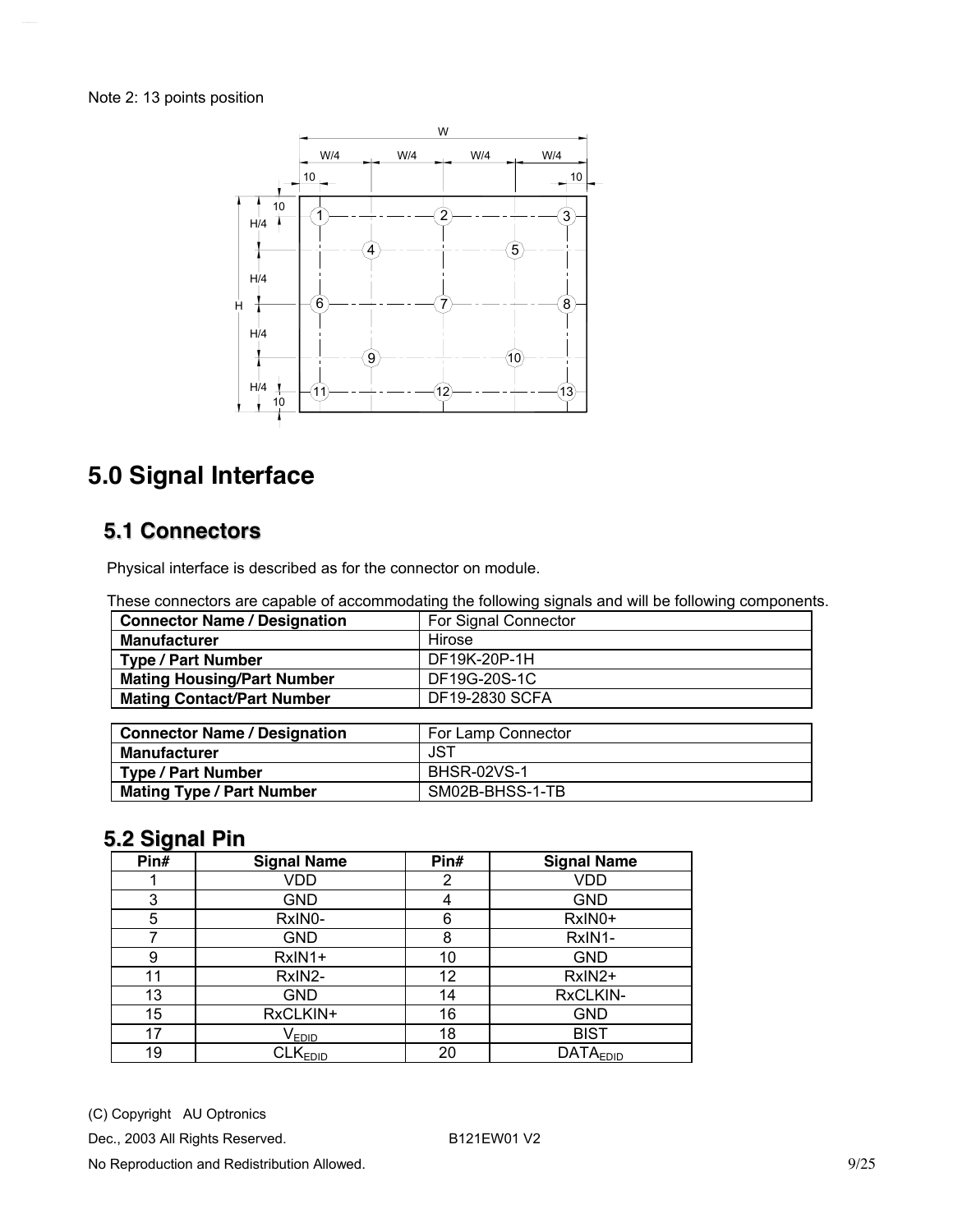#### <span id="page-9-0"></span>**5.3 Signal Description**

The module uses a LVDS receiver embedded in AUO's ASIC. LVDS is a differential signal technology for LCD interface and high-speed data transfer device.

| <b>Signal Name</b>  | <b>Description</b>                                              |
|---------------------|-----------------------------------------------------------------|
| RxIN0-, RxIN0+      | LVDS differential data input (Red0-Red5, Green0)                |
| RxIN1-, RxIN1+      | LVDS differential data input(Green1-Green5, Blue0-Blue1)        |
| RxIN2-, RxIN2+      | LVDS differential data input(Blue2-Blue5, Hsync, Vsync, DSPTMG) |
| RxCLKIN-, RxCLKIN0+ | LVDS differential clock input                                   |
| <b>VDD</b>          | +3.3V Power Supply                                              |
| <b>GND</b>          | Ground                                                          |

**Note**: Input signals shall be in low status when VDD is off.

Internal circuit of LVDS inputs are as following.

| <b>Signal Name</b> | <b>Description</b>      |                                                             |
|--------------------|-------------------------|-------------------------------------------------------------|
| +RED5              | Red Data 5 (MSB)        | Red-pixel Data                                              |
| +RED4              | Red Data 4              | Each red pixel's brightness data consists of these 6 bits   |
| +RED3              | Red Data 3              | pixel data.                                                 |
| +RED2              | Red Data 2              |                                                             |
| +RED1              | Red Data 1              |                                                             |
| +RED0              | Red Data 0 (LSB)        |                                                             |
|                    | <b>Red-pixel Data</b>   |                                                             |
| +GREEN 5           | Green Data 5 (MSB)      | Green-pixel Data                                            |
| +GREEN 4           | Green Data 4            | Each green pixel's brightness data consists of these 6 bits |
| +GREEN 3           | Green Data 3            | pixel data.                                                 |
| +GREEN 2           | Green Data 2            |                                                             |
| +GREEN 1           | Green Data 1            |                                                             |
| +GREEN 0           | Green Data 0 (LSB)      |                                                             |
|                    | <b>Green-pixel Data</b> |                                                             |
| +BLUE 5            | Blue Data 5 (MSB)       | <b>Blue-pixel Data</b>                                      |
| +BLUE 4            | Blue Data 4             | Each blue pixel's brightness data consists of these 6 bits  |
| +BLUE 3            | Blue Data 3             | pixel data.                                                 |
| +BLUE 2            | <b>Blue Data 2</b>      |                                                             |
| +BLUE 1            | <b>Blue Data 1</b>      |                                                             |
| +BLUE 0            | Blue Data 0 (LSB)       |                                                             |
|                    | <b>Blue-pixel Data</b>  |                                                             |
| -DTCLK             | Data Clock              | The typical frequency is 65.0 MHz. The signal is used to    |
|                    |                         | strobe the pixel data and DSPTMG signals. All pixel data    |
|                    |                         | shall be valid at the falling edge when the DSPTMG signal   |
|                    |                         | is high.                                                    |
| <b>DSPTMG</b>      | <b>Display Timing</b>   | This signal is strobed at the falling edge of               |
|                    |                         | -DTCLK. When the signal is high, the pixel data shall be    |
|                    |                         | valid to be displayed.                                      |
| <b>VSYNC</b>       | <b>Vertical Sync</b>    | The signal is synchronized to -DTCLK.                       |
| <b>HSYNC</b>       | <b>Horizontal Sync</b>  | The signal is synchronized to -DTCLK.                       |

**Note:** Output signals from any system shall be low or Hi-Z state when VDD is off.

### **5.4 Signal Electrical Characteristics**

(C) Copyright AU Optronics

Dec., 2003 All Rights Reserved. B121EW01 V2

No Reproduction and Redistribution Allowed. 10/25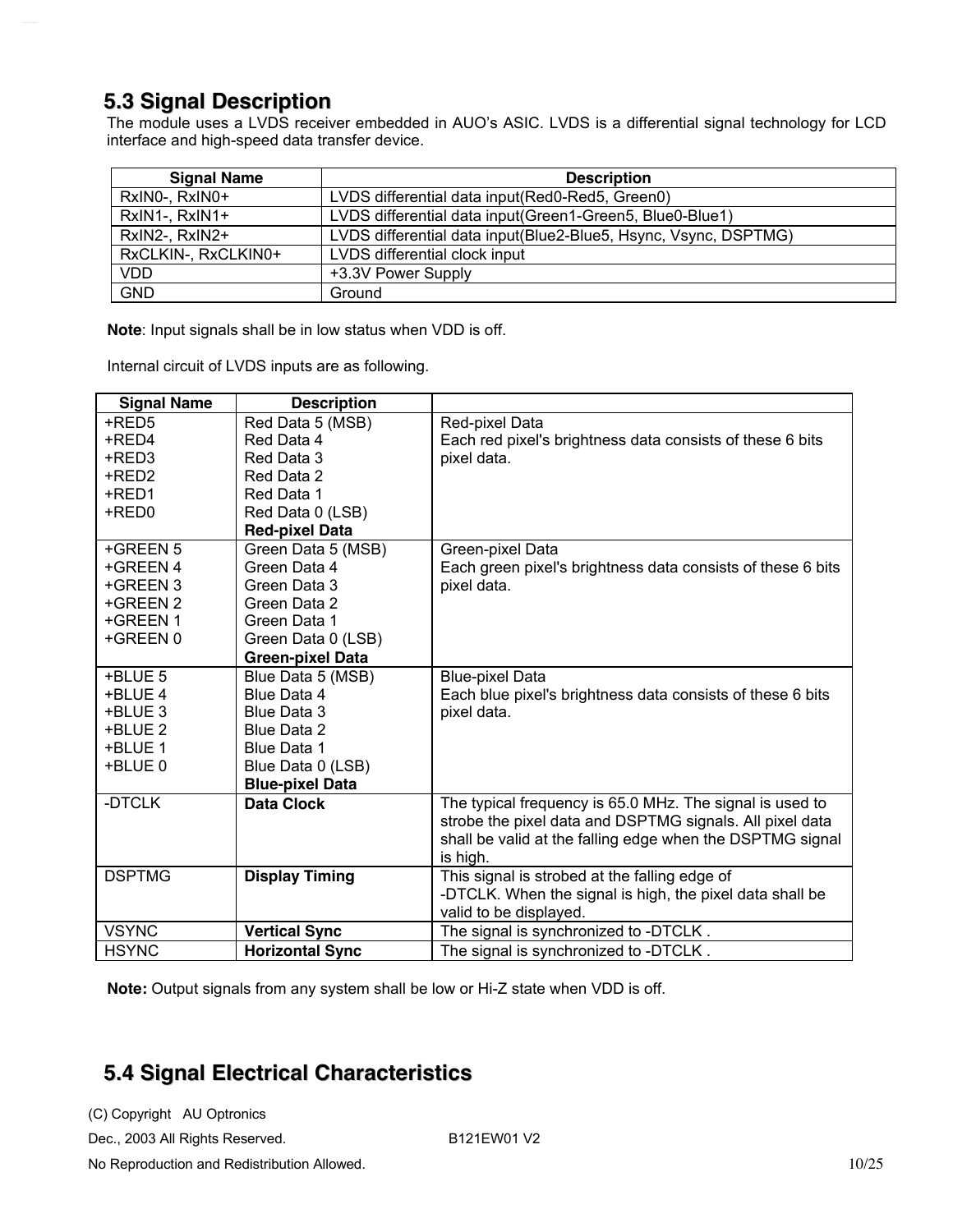<span id="page-10-0"></span>Input signals shall be in low status when VDD is off.

It is recommended to refer the specifications of SN75LVDS86DGG (Texas Instruments) in detail.

| <b>Parameter</b> | <b>Condition</b>        | Min  | <b>Max</b> | Unit |
|------------------|-------------------------|------|------------|------|
|                  | Differential Input High |      |            |      |
| Vth              | Voltage(Vcm=+1.2V)      |      | 100        | [mV] |
|                  | Differential Input Low  |      |            |      |
| Vtl              | Voltage(Vcm=+1.2V)      | -100 |            | [mV] |

#### Signal electrical characteristics are as follows:

LVDS Macro AC characteristics are as follows:

|                       | Min.  | Max.  |
|-----------------------|-------|-------|
| Clock Frequency (F)   | 20MHz | 85MHz |
| Data Setup Time (Tsu) | 600ps |       |
| Data Hold Time (Thd)  | 600ps |       |



#### **5.5 Signal for Lamp connector**

| Pin # | <b>Signal Name</b> |
|-------|--------------------|
|       | Lamp High Voltage  |
|       | Lamp Low Voltage   |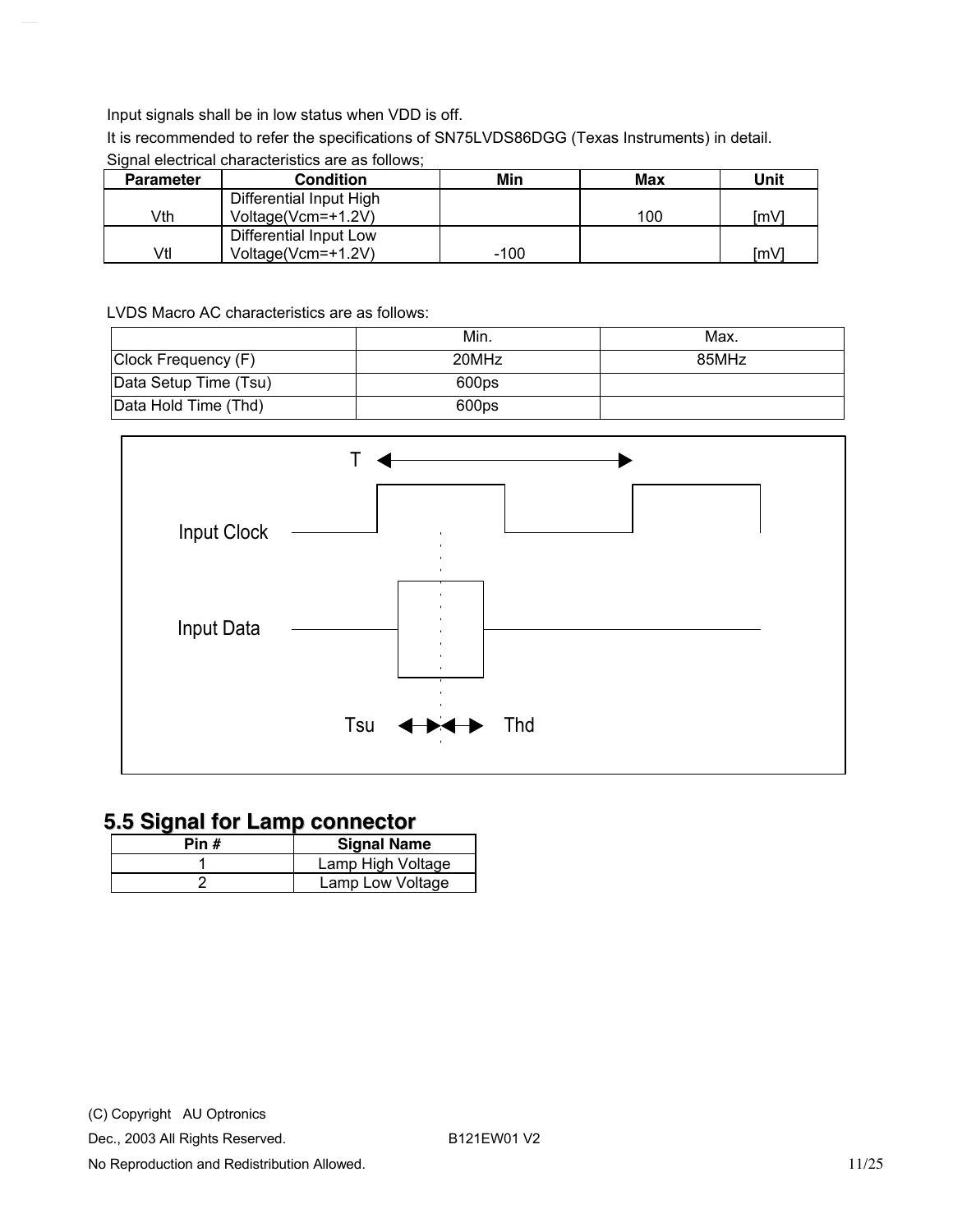## <span id="page-11-0"></span>**6.0 Pixel Format Image**



Following figure shows the relationship of the input signals and LCD pixel format.

### **7.0 Parameter guide line for CCFL Inverter**

| <b>Parameter</b>                | Min  | <b>DP-1</b> | <b>Max</b> | <b>Units</b>         | <b>Condition</b>   |
|---------------------------------|------|-------------|------------|----------------------|--------------------|
| White Luminance                 |      |             |            |                      |                    |
| 5 points average                | 180  | 200         |            | [cd/m <sup>2</sup> ] | $(Ta=25^{\circ}C)$ |
|                                 |      |             |            |                      |                    |
| CCFL current(ICFL)              |      | 6.0         | 7.0        | [mA] rms             | $(Ta=25^{\circ}C)$ |
|                                 |      |             |            |                      | Note <sub>2</sub>  |
| <b>CCFL Frequency(FCFL)</b>     | 50   |             | 70         | [KHz]                | $(Ta=25^{\circ}C)$ |
|                                 |      |             |            |                      | Note <sub>3</sub>  |
| CCFL Ignition Voltage(Vs)       | 1400 |             |            | [Volt] rms           | $(Ta=0^{\circ}C)$  |
|                                 |      |             |            |                      | Note 4             |
| <b>CCFL Voltage (Reference)</b> |      | 580         |            | [Volt] rms           | $(Ta=25^{\circ}C)$ |
| (VCFL)                          |      |             |            |                      | Note <sub>5</sub>  |
| <b>CCFL Power consumption</b>   |      | 3.5         |            | [Watt]               | $(Ta=25^{\circ}C)$ |
| (PCFL)                          |      |             |            |                      | Note <sub>5</sub>  |

**Note 1**: DP-1 are AUO recommended Design Points.

\*1 All of characteristics listed are measured under the condition using the AUO Test inverter.

\*2 In case of using an inverter other than listed, it is recommended to check the inverter carefully. Sometimes, interfering noise stripes appear on the screen, and substandard luminance or flicker at low power may happen. \*3 In designing an inverter, it is suggested to check safety circuit ver carefully. Impedance of CCFL, for instance, becomes more than 1 [M ohm] when CCFL is damaged.

(C) Copyright AU Optronics

Dec., 2003 All Rights Reserved. B121EW01 V2

No Reproduction and Redistribution Allowed. 12/25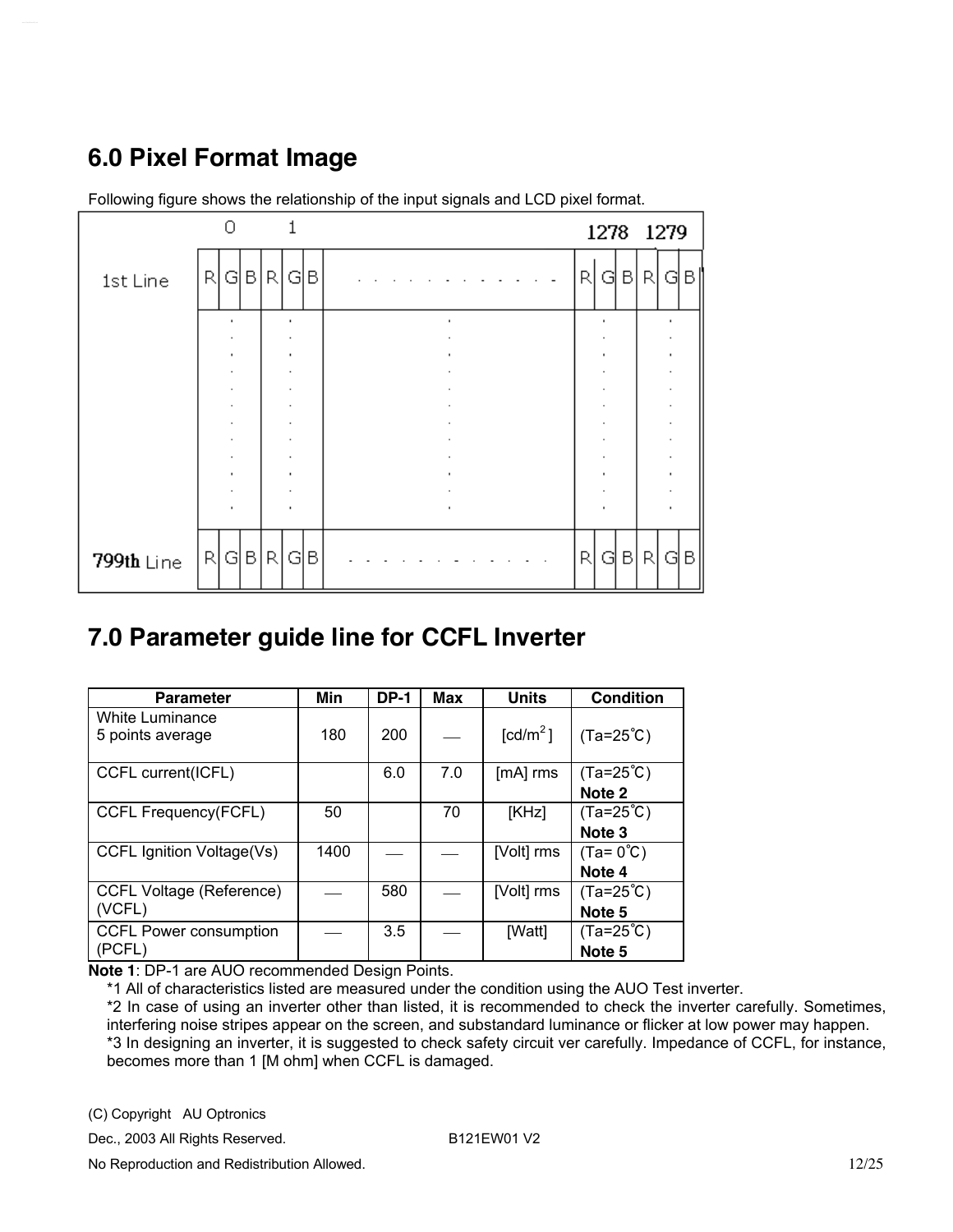\*4 Generally, CCFL has some amount of delay time after applying start-up voltage. It is recommended to keep on applying start-up voltage for 1 [Sec] until discharge.

\*5 The CCFL inverter operating frequency must be carefully chosen so that no interfering noise stripes on the screen were induced.

\*6 Reducing CCFL current increases CCFL discharge voltage and generally increases CCFL discharge frequency. So all the parameters of an inverter should be carefully designed so as not to produce too much leakage current from high-voltage output of the inverter.

**Note 2**: It should be employed the inverter, which has "Duty Dimming", if ICCFL is less than 4mA.

- **Note 3**: The CCFL inverter operating frequency should be carefully determined to avoid interference between inverter and TFT LCD.
- Note 4: The inverter open voltage should be designed larger than the lamp starting voltage at T=0<sup>o</sup>C, otherwise backlight may be blinking for a moment after turning on or not be able to turn on. The open voltage should be measured after ballast capacitor. If an inverter has shutdown function it should keep its open voltage. for longer than 1 second even if lamp connector is open.
- **Note 5**: Calculator value for reference (ICFL×VCFL=PCFL)

### **8 Timing Control**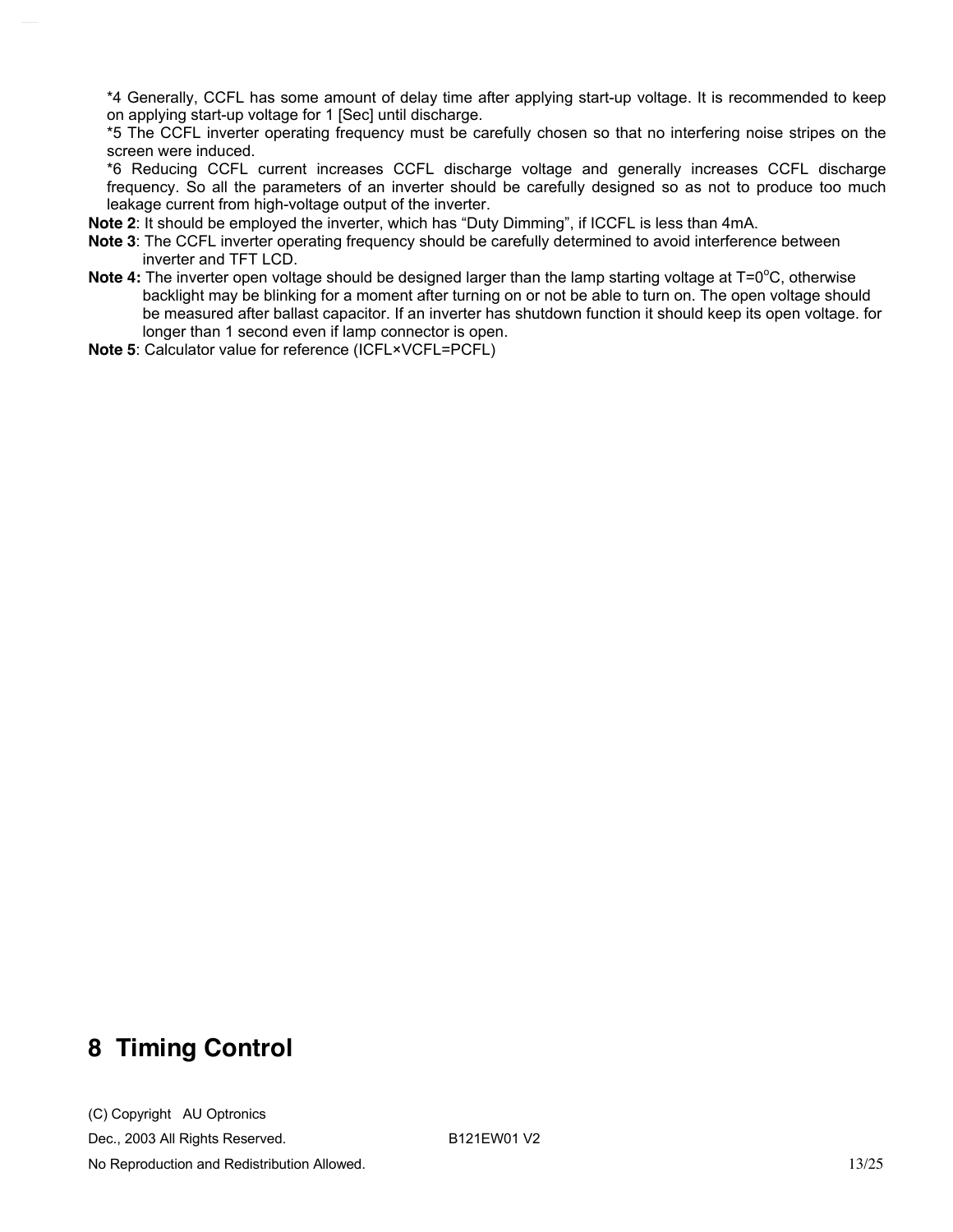### <span id="page-13-0"></span>**8.1 Timing Characteristics**

 This is the signal timing required at the input of the user connector . All of the interface signal timing should be satisfied with

the following specifications .

|                                 | Parameter                        | Symbol                  | Min.           | Typ. | Max.                         | Unit                          | Condition |  |  |  |  |  |  |  |          |
|---------------------------------|----------------------------------|-------------------------|----------------|------|------------------------------|-------------------------------|-----------|--|--|--|--|--|--|--|----------|
|                                 | Clock frequency                  | $1/\top_{\text{Clock}}$ | 62             | 68.9 | 83                           | <b>MHz</b>                    |           |  |  |  |  |  |  |  |          |
|                                 | Period                           | $T_{V}$                 | 803            | 816  | 864                          |                               |           |  |  |  |  |  |  |  |          |
| Vertical<br>Section             | Active                           | T <sub>VD</sub>         | 800            | 800  | 800                          | $\mathsf{T}_{\mathsf{Line}}$  |           |  |  |  |  |  |  |  |          |
| 3<br>16<br>Blanking<br>$T_{VB}$ | 64                               |                         |                |      |                              |                               |           |  |  |  |  |  |  |  |          |
|                                 | Period                           | $T_{\rm H}$             | 1302           | 1408 | 1600                         |                               |           |  |  |  |  |  |  |  |          |
| Horizontal<br>Section           | Active                           | T <sub>HD</sub>         | 1280           | 1280 | 1280                         | $\mathsf{T}_{\mathsf{Clock}}$ |           |  |  |  |  |  |  |  |          |
|                                 | Blanking                         | $T_{HB}$                | 22             | 128  | 320                          |                               |           |  |  |  |  |  |  |  |          |
|                                 | tEF<br>End-frame checking period |                         | $\overline{2}$ |      | $\mathsf{T}_{\mathsf{Line}}$ |                               |           |  |  |  |  |  |  |  |          |
|                                 | DE checking period               | tDE                     | 6400           |      |                              |                               |           |  |  |  |  |  |  |  | 8 Frames |

### **8.2 Timing Definition**



(C) Copyright AU Optronics

Dec., 2003 All Rights Reserved. B121EW01 V2

No Reproduction and Redistribution Allowed. **14/25**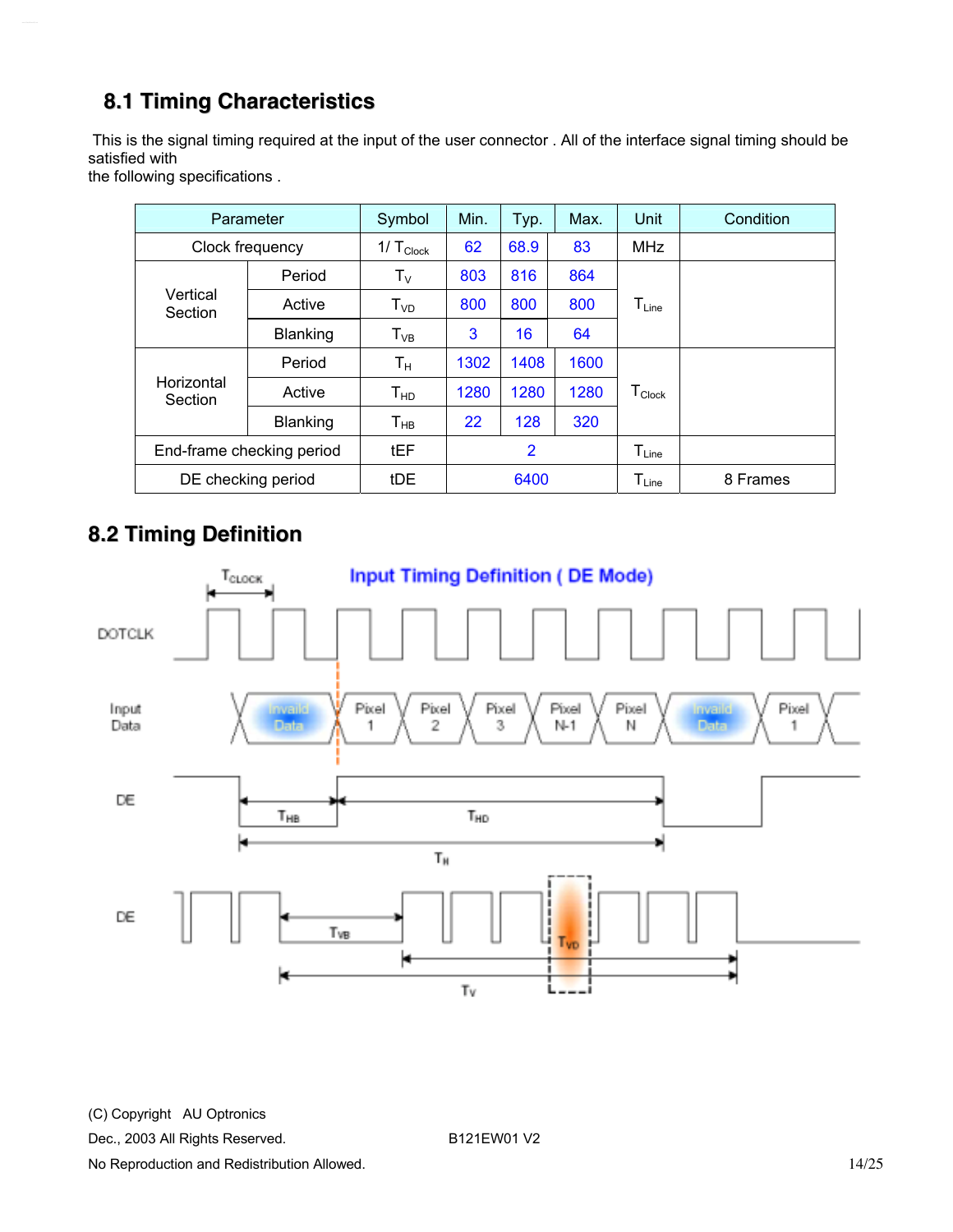## <span id="page-14-0"></span>**9.0 Power Consumption**

| Symbol                                             | <b>Parameter</b>                                                                                   | Min             | <b>Typ</b> | Max | <b>Units</b>  | <b>Condition</b>                            |  |
|----------------------------------------------------|----------------------------------------------------------------------------------------------------|-----------------|------------|-----|---------------|---------------------------------------------|--|
| <b>Module</b>                                      |                                                                                                    |                 |            |     |               |                                             |  |
| <b>VDD</b>                                         | Logic/LCD Drive<br>Voltage                                                                         | 3.0             | 3.3        | 3.6 | [Volt]        | Load Capacitance 20uF                       |  |
| <b>PDD</b>                                         | <b>VDD Power</b>                                                                                   |                 | 1.6        |     | [Watt]        | All Black Pattern                           |  |
| PDD Max                                            | <b>VDD Power max</b>                                                                               |                 |            | 1.7 | [Watt]        | Max Pattern Note                            |  |
| IDD.                                               | <b>IDD Current</b>                                                                                 |                 | 400        |     | mA            | 64 Grayscale Pattern                        |  |
| <b>IDD Max</b>                                     | <b>IDD Current max</b>                                                                             |                 |            | 420 | mA            | Vertical stripe line Pattern<br><b>Note</b> |  |
| VDDrp                                              | Allowable<br>Logic/LCD Drive<br>Ripple Voltage                                                     |                 |            | 500 | [mV]<br>p-p   |                                             |  |
| <b>VDDns</b>                                       | Allowable<br>Logic/LCD Drive<br><b>Ripple Noise</b>                                                |                 |            | 100 | [mV]<br>p-p   |                                             |  |
| Lamp                                               |                                                                                                    |                 |            |     |               |                                             |  |
| <b>ICFL</b>                                        | <b>CCFL current</b>                                                                                | 3.0<br>(note 2) | 6.0        | 7.0 | [mA]<br>rms   | $(Ta=25^{\circ}C)$                          |  |
| <b>VCFL</b>                                        | <b>CCFL Voltage</b><br>(Reference)                                                                 |                 | 580        |     | [Volt]<br>rms | $(Ta=25^{\circ}C)$                          |  |
| <b>PCFL</b>                                        | <b>CCFL Power</b><br>consumption                                                                   |                 | 3.5        |     | [Watt]        | $(Ta=25^{\circ}C)$                          |  |
| <b>Power</b><br><b>Total</b><br><b>Consumption</b> | 5.0 Watt (w/o Inverter, All black pattern)@LCM circuit 1.5 Watt(typ.), B/L input 3.5<br>Watt(typ.) |                 |            |     |               |                                             |  |

Input power specifications are as follows;

#### **Note 1 : VDD=3.3V**

**Note 2 : If inverter with PWM mode that can define lamp min current is 2.5 mA.**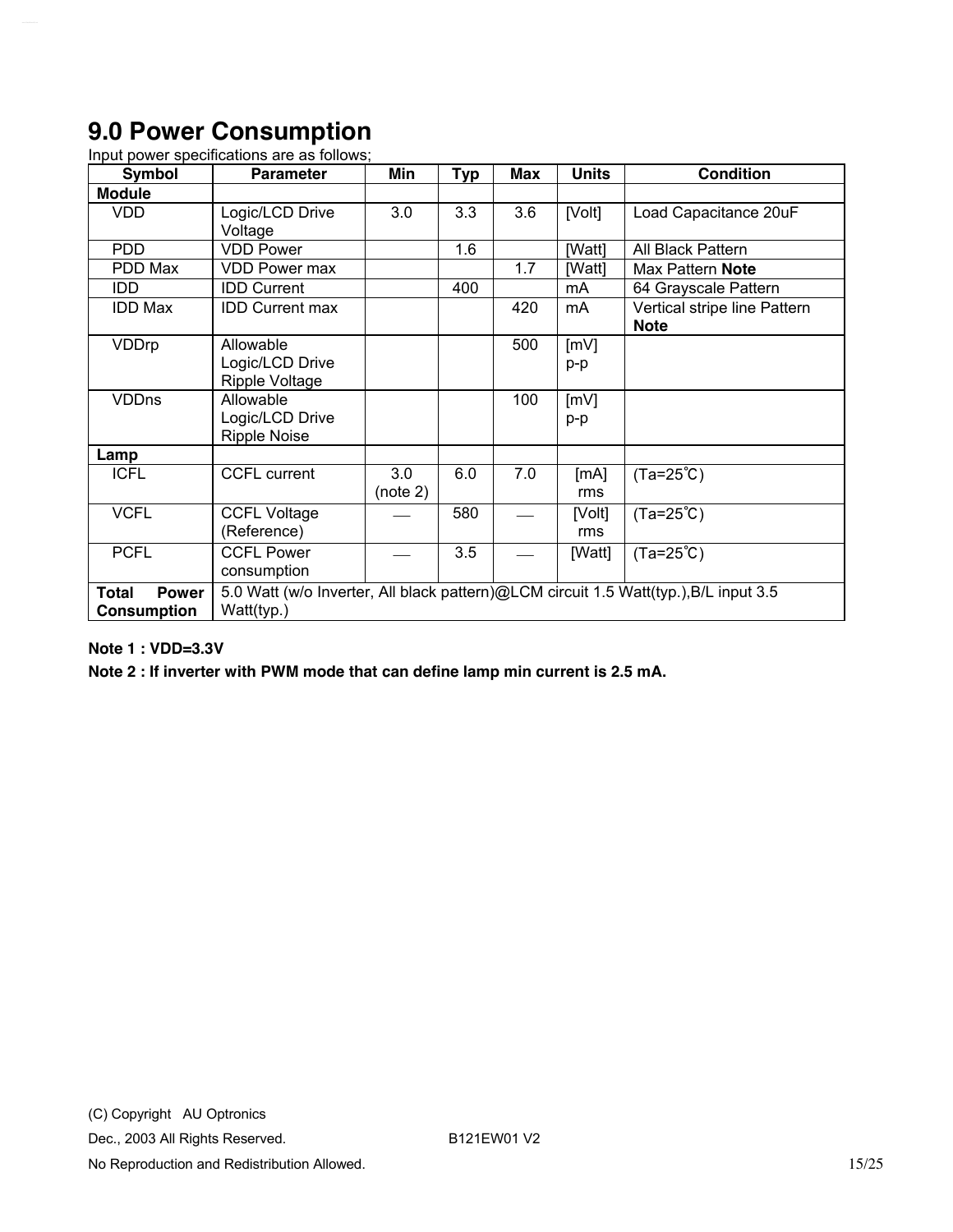### <span id="page-15-0"></span>**10. Power ON/OFF Sequence**

VDD power and lamp on/off sequence is as follows. Interface signals are also shown in the chart. Signals from any system shall be Hi-Z state or low level when VDD is off.

Sequence of Power-on/off and signal-on/off



Apply the lamp voltage within the LCD operating range. When the backlight turns on before the LCD operation or the LCD turns off before the backlight turns off, the display may momentarily become abnormal.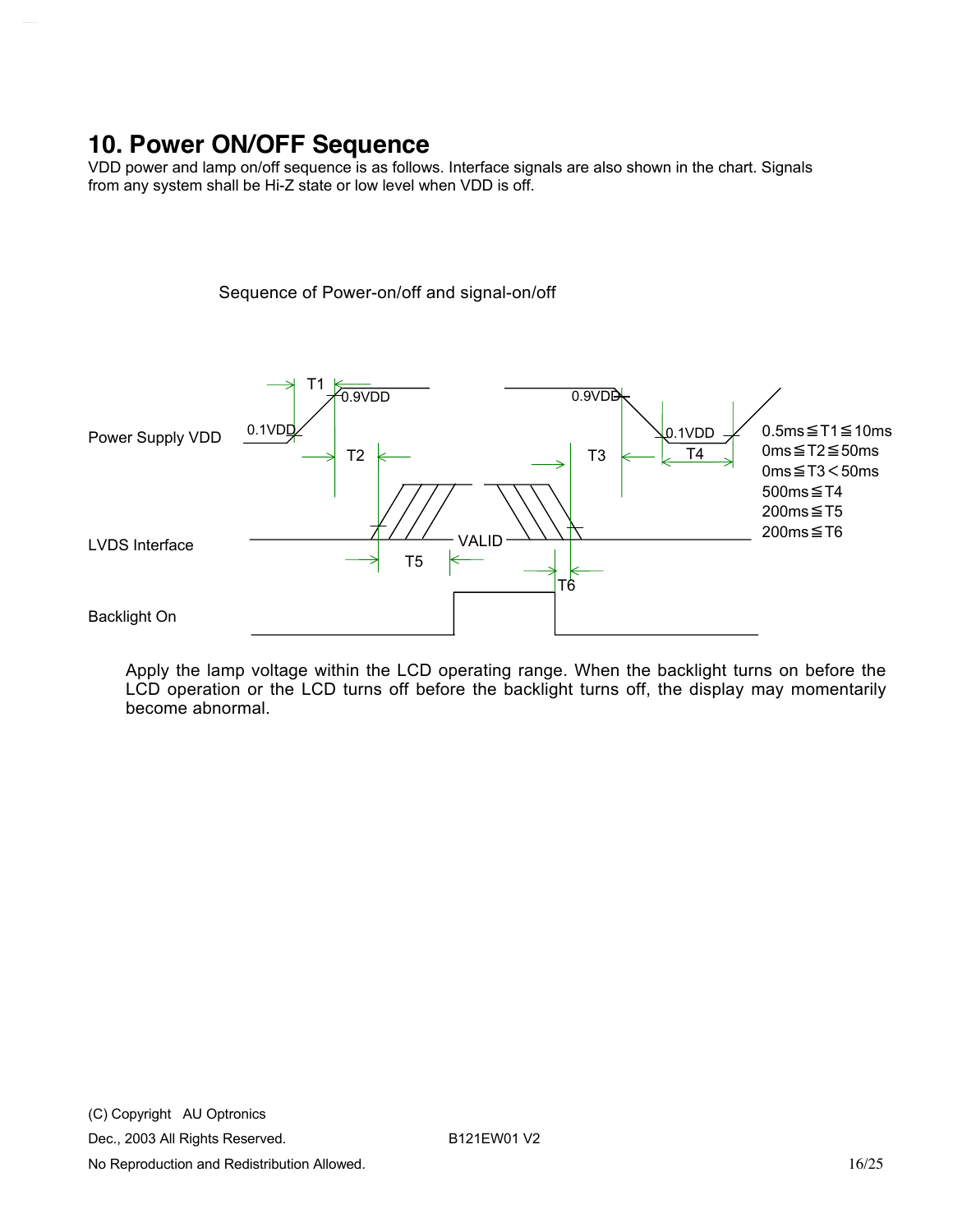## <span id="page-16-0"></span>**11.0 Reliability /Safety Requirement**

### **Reliability Test Conditions**

| <b>Items</b>                             | <b>Required Conditions</b>                                                                                                                            |  |  |  |  |  |
|------------------------------------------|-------------------------------------------------------------------------------------------------------------------------------------------------------|--|--|--|--|--|
| Operating Life - High Temp.              | Temp.= $+50^{\circ}$ C, Dynamic. 250 Hours, Humidity 20%                                                                                              |  |  |  |  |  |
| Operating Life - Low Temp.               | Temp.= 0°C, Dynamic, 250 Hours, Humidity 20%                                                                                                          |  |  |  |  |  |
| High Temp. Storage Life - Non-Operating  | Temp.= +65°C, Non-Operating, 250 Hours, Humidity 20%                                                                                                  |  |  |  |  |  |
| Low Temp. Storage Life – Non-Operating   | Temp.= -25°C, Non-Operating, 250 Hours                                                                                                                |  |  |  |  |  |
| High Temp & High Humidity Operating Life | Temp.= +40°C, Dynamic, Humidity 95%(Non-Condensing),<br>250 Hours                                                                                     |  |  |  |  |  |
| Shock - Non-Operating                    | 220g's, 2.0 ms, Half Sine Wave<br>3 Axis ( +X, -X, +Y, -Y, +Z, -Z)<br>3 Shocks per direction                                                          |  |  |  |  |  |
| Vibration - Non-Operating                | 1.5 Grms, 30 min/side, PSD Spectrum Break Points, 26<br>Hz $G^2$ /Hz=0.316, 50 Hz $G^2$ /Hz=0.007, 222 Hz<br>$G^2$ /Hz=0.0018, 500Hz $G^2$ /Hz=0.0001 |  |  |  |  |  |
| Temp. Cycle - Operating                  | 0°C to+40°C, Ramp $\leq$ 20°C/min, Duration at Temp. =<br>30min, Test Cycles = 160                                                                    |  |  |  |  |  |
| Temp. Cycle - Non-Operating              | -25°C to +65°C, Ramp ≤20°C/min, Duration at Temp. =<br>30min, Test Cycles = 50                                                                        |  |  |  |  |  |

CCFL Life : 10,000 hours minimum

MTBF(Excluding the CCFL) : 50,000 hours with a confidence level 90%

#### 11.2 Safety

UL60950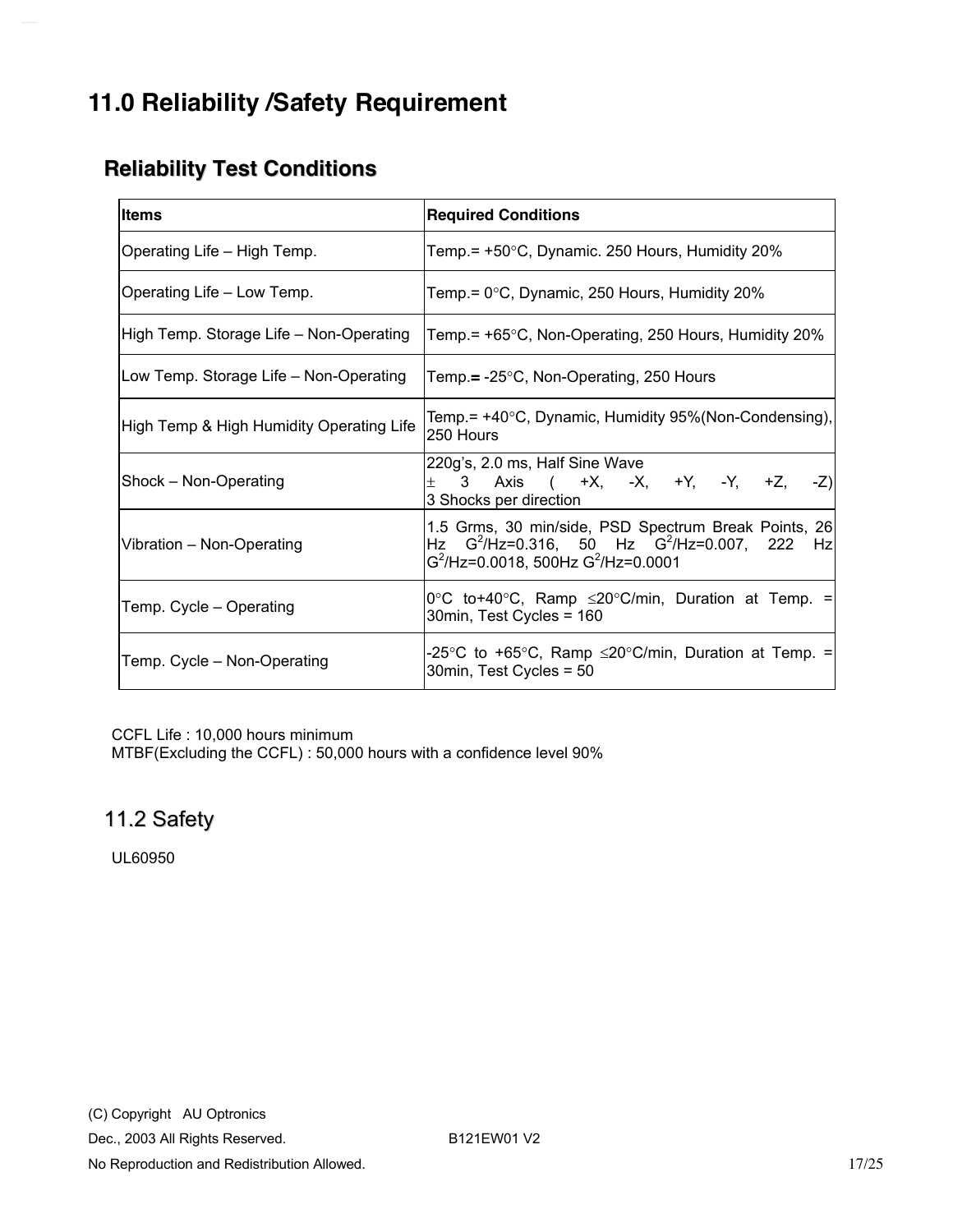# **12 . Outline drawing**

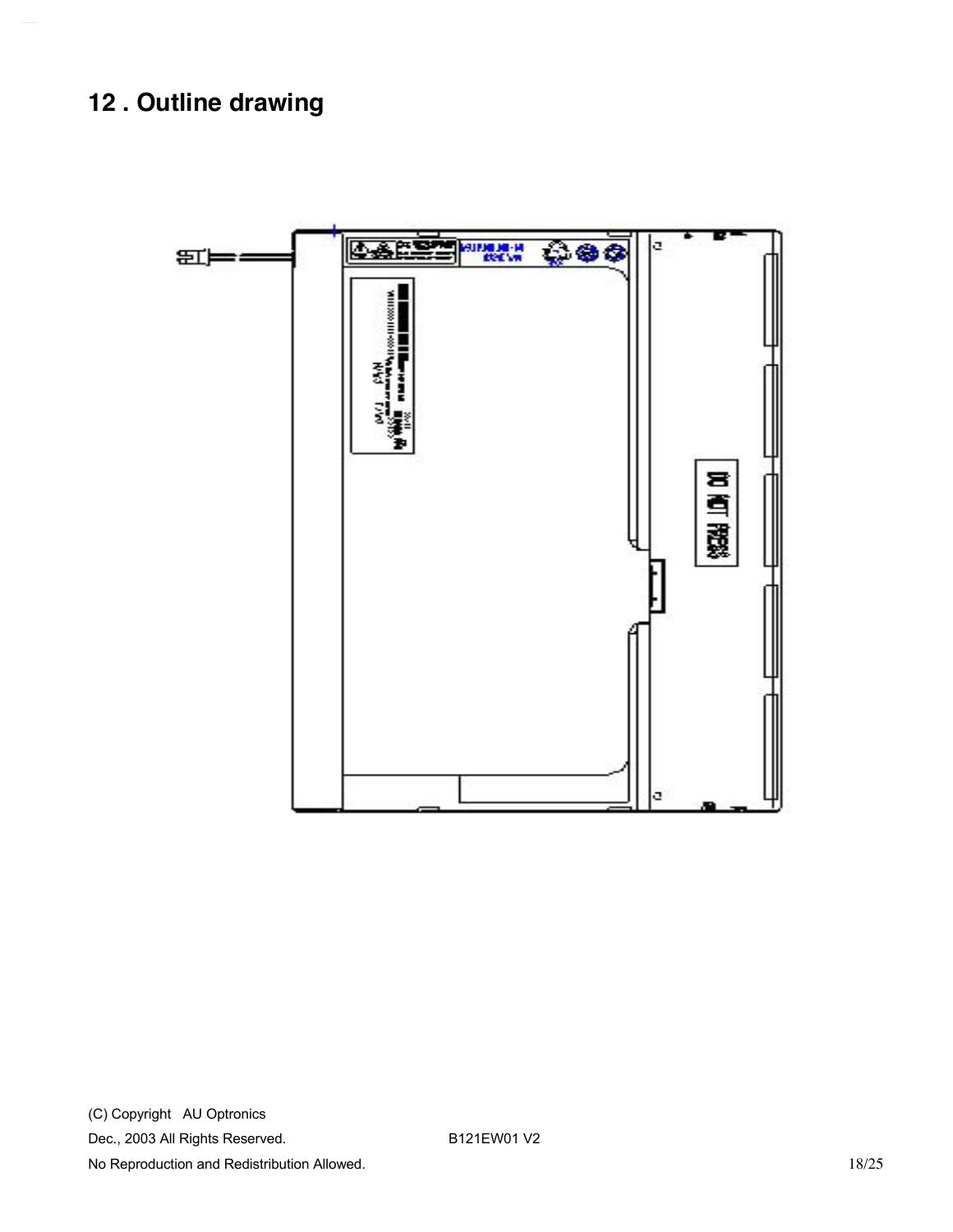

### **13 . EDID record**

(C) Copyright AU Optronics Dec., 2003 All Rights Reserved. B121EW01 V2 No Reproduction and Redistribution Allowed. **19/25**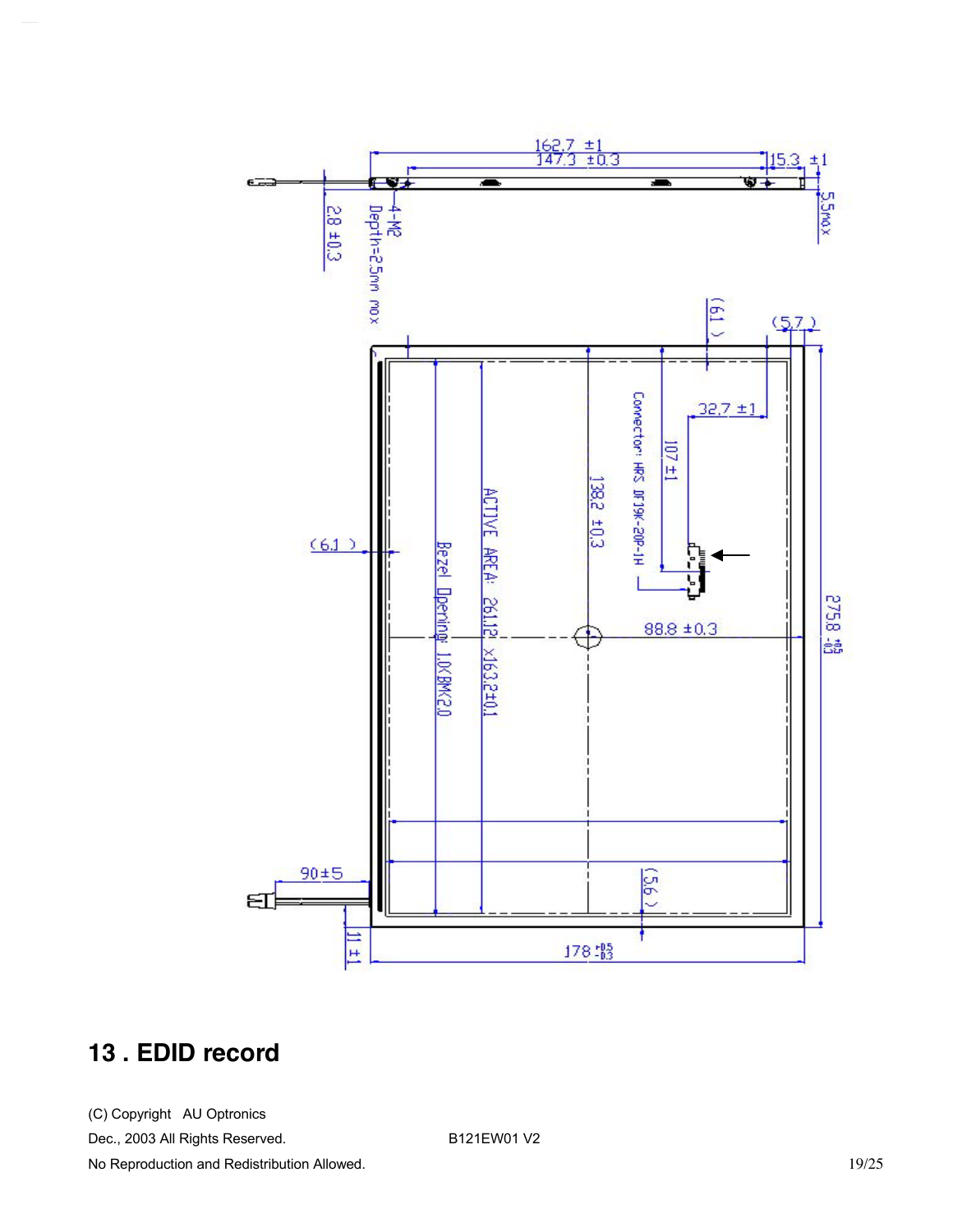| <b>Address</b> | <b>FUNCTION</b>        | Value          | <b>Value</b> | Value          | <b>Notes</b>                   |
|----------------|------------------------|----------------|--------------|----------------|--------------------------------|
| <b>HEX</b>     |                        | <b>HEX</b>     | <b>BIN</b>   | <b>DEC</b>     |                                |
|                |                        |                |              |                |                                |
| 00             | Header                 | 00             | 00000000     | $\pmb{0}$      |                                |
| 01             |                        | <b>FF</b>      | 11111111     | 255            |                                |
| 02             |                        | <b>FF</b>      | 11111111     | 255            |                                |
| 03             |                        | <b>FF</b>      | 11111111     | 255            |                                |
| 04             |                        | <b>FF</b>      | 11111111     | 255            |                                |
| 05             |                        | <b>FF</b>      | 11111111     | 255            |                                |
| 06             |                        | <b>FF</b>      | 11111111     | 255            |                                |
| 07             |                        | 00             | 00000000     | $\pmb{0}$      |                                |
| 08             | EISA Manuf. Code LSB   | 06             | 00000110     | $\,6\,$        | ASCII Data String:B121EW01     |
| 09             | Compressed ASCII       | <b>AF</b>      | 10101111     | 175            | <b>AUO</b>                     |
| 0A             | <b>Product Code</b>    | 01             | 00000001     | $\mathbf{1}$   | 01(12B01)                      |
| 0B             | hex, LSB first         | 0C             | 00001100     | 12             | 12(12B01)                      |
| 0C             | 32-bit ser #           | 00             | 00000000     | $\overline{0}$ | unused                         |
| 0D             |                        | 00             | 00000000     | $\mathbf 0$    |                                |
| 0E             |                        | 00             | 00000000     | $\mathbf 0$    |                                |
| 0F             |                        | 00             | 00000000     | $\mathbf 0$    |                                |
| $10$           | Week of manufacture    | 01             | 00000001     | $\mathbf 1$    | Week 01                        |
| 11             | Year of manufacture    | 0E             | 00001110     | 14             | 14(2004-1990=14)               |
| 12             | EDID Structure Ver.    | 01             | 00000001     | $\mathbf{1}$   |                                |
| 13             | EDID revision #        | 01             | 00000001     | 1              |                                |
| 14             | Video input definition | 80             | 10000000     | 128            | Digital Input                  |
| 15             | Max H image size       | 1A             | 00011010     | 26             | 26.112cm                       |
| 16             | Max V image size       | 10             | 00010000     | 16             | 16.32cm                        |
| 17             | Display Gamma          | 78             | 01111000     | 120            | Gamma 2.2                      |
| 18             | Feature support        | 0A             | 00001010     | 10             | no DPMS, Active off, RGB color |
| 19             | Red/green low bits     | A <sub>5</sub> | 10100101     | 165            |                                |
| 1A             | Blue/white low bits    | 50             | 01010000     | 80             |                                |
| 1B             | Red x/ high bits       | 93             | 10010011     | 147            | Rx=0.577                       |
| 1C             | Red y                  | 56             | 01010110     | 86             | Ry=0.338                       |
| 1D             | Green x                | 4F             | 01001111     | 79             | Gx=0.310                       |
| 1E             | Green y                | 8B             | 10001011     | 139            | Gy=0.544                       |
| 1F             | Blue x                 | 28             | 00101000     | 40             | Bx=0.158                       |

#### **B121EW01 V2 EDID Table**

(C) Copyright AU Optronics

Dec., 2003 All Rights Reserved. B121EW01 V2

No Reproduction and Redistribution Allowed. 20/25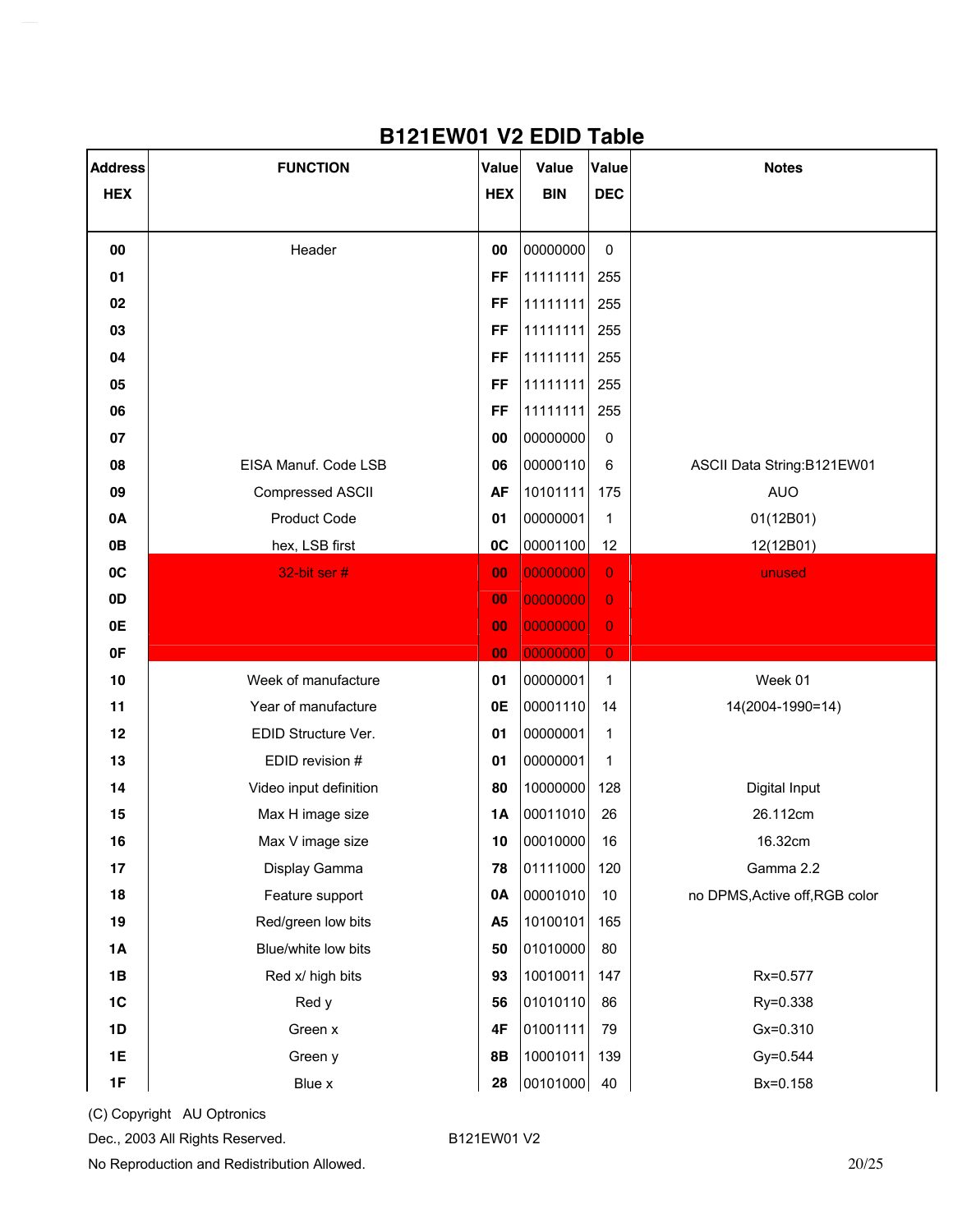| 20 | Blue y                                                | 21             | 00100001 | 33  | By=0.130                                       |
|----|-------------------------------------------------------|----------------|----------|-----|------------------------------------------------|
| 21 | White x                                               | 50             | 01010000 | 80  | Wx=0.313                                       |
| 22 | White y                                               | 54             | 01010100 | 84  | Wy=0.329                                       |
| 23 | Established timing 1                                  | 00             | 00000000 | 0   | unused                                         |
| 24 | Established timing 2                                  | 00             | 00000000 | 0   |                                                |
| 25 | Manufacturer's Timing                                 | 00             | 00000000 | 0   |                                                |
| 26 | Standard timing #1                                    | 01             | 00000001 | 1   | unused                                         |
| 27 |                                                       | 01             | 00000001 | 1   |                                                |
| 28 | Standard timing #2                                    | 01             | 00000001 | 1   |                                                |
| 29 |                                                       | 01             | 00000001 | 1   |                                                |
| 2A | Standard timing #3                                    | 01             | 00000001 | 1   |                                                |
| 2B |                                                       | 01             | 00000001 | 1   |                                                |
| 2C | Standard timing #4                                    | 01             | 00000001 | 1   |                                                |
| 2D |                                                       | 01             | 00000001 | 1   |                                                |
| 2E | Standard timing #5                                    | 01             | 00000001 | 1   |                                                |
| 2F |                                                       | 01             | 00000001 | 1   |                                                |
| 30 | Standard timing #6                                    | 01             | 00000001 | 1   |                                                |
| 31 |                                                       | 01             | 00000001 | 1   |                                                |
| 32 | Standard timing #7                                    | 01             | 00000001 | 1   |                                                |
| 33 |                                                       | 01             | 00000001 | 1   |                                                |
| 34 | Standard timing #8                                    | 01             | 00000001 | 1   |                                                |
| 35 |                                                       | 01             | 00000001 | 1   |                                                |
| 36 | Pixel Clock/10,000 (LSB)                              | 4C             | 01001100 | 76  | <b>Timing Descriptor #1</b>                    |
| 37 | Pixel Clock/10,000 (MSB)                              | 1D             | 00011101 | 29  | 1280x800 @65.27_mode:pixel clock=75.0MHz       |
| 38 | Horiz. Active pixels(Lower 8 bits)                    | 00             | 00000000 | 0   | Horiz active=1280 pixels                       |
| 39 | Horiz.Blanking (Lower 8 bits)                         | 80             | 10000000 | 128 | Horiz blanking=128 pixels                      |
| 3A | Horiz. Active pixels: Horiz. Blanking (Upper4:4 bits) | 50             | 01010000 | 80  |                                                |
| 3B |                                                       | 20             | 00100000 | 32  | Vertcal active=800 lines                       |
| 3C |                                                       | 10             | 00010000 | 16  | Vertical blanking=16 lines                     |
| 3D | Vert. Active pixels: Vert. Blanking (Upper4:4 bits)   | 30             | 00110000 | 48  |                                                |
| 3E |                                                       | 15             | 00010101 | 21  | Horiz sync. Offset=21 pixels                   |
| 3F |                                                       | 20             | 00100000 | 32  | Horiz sync. Pulse Width=32 pixels              |
| 40 | Vert. Sync. Offset=xx lines, Sync Width=xx lines      | 44             | 01000100 | 68  | Verti sync. Offset=4 lines, Sync Width=4 lines |
| 41 | Horz. Ver. Sync/Width (upper 2 bits)                  | 00             | 00000000 | 0   |                                                |
| 42 | Hori. Image size (Lower 8 bits)                       | 05             | 00000101 | 5   | Hori image size = 261.12 mm                    |
| 43 | Vert. Image size (Lower 8 bits)                       | A <sub>3</sub> | 10100011 | 163 | Verti image size = 163.2mm                     |
| 44 | Hori. Image size : Vert. Image size (Upper 4 bits)    | 10             | 00010000 | 16  |                                                |

(C) Copyright AU Optronics

Dec., 2003 All Rights Reserved. B121EW01 V2

No Reproduction and Redistribution Allowed. 21/25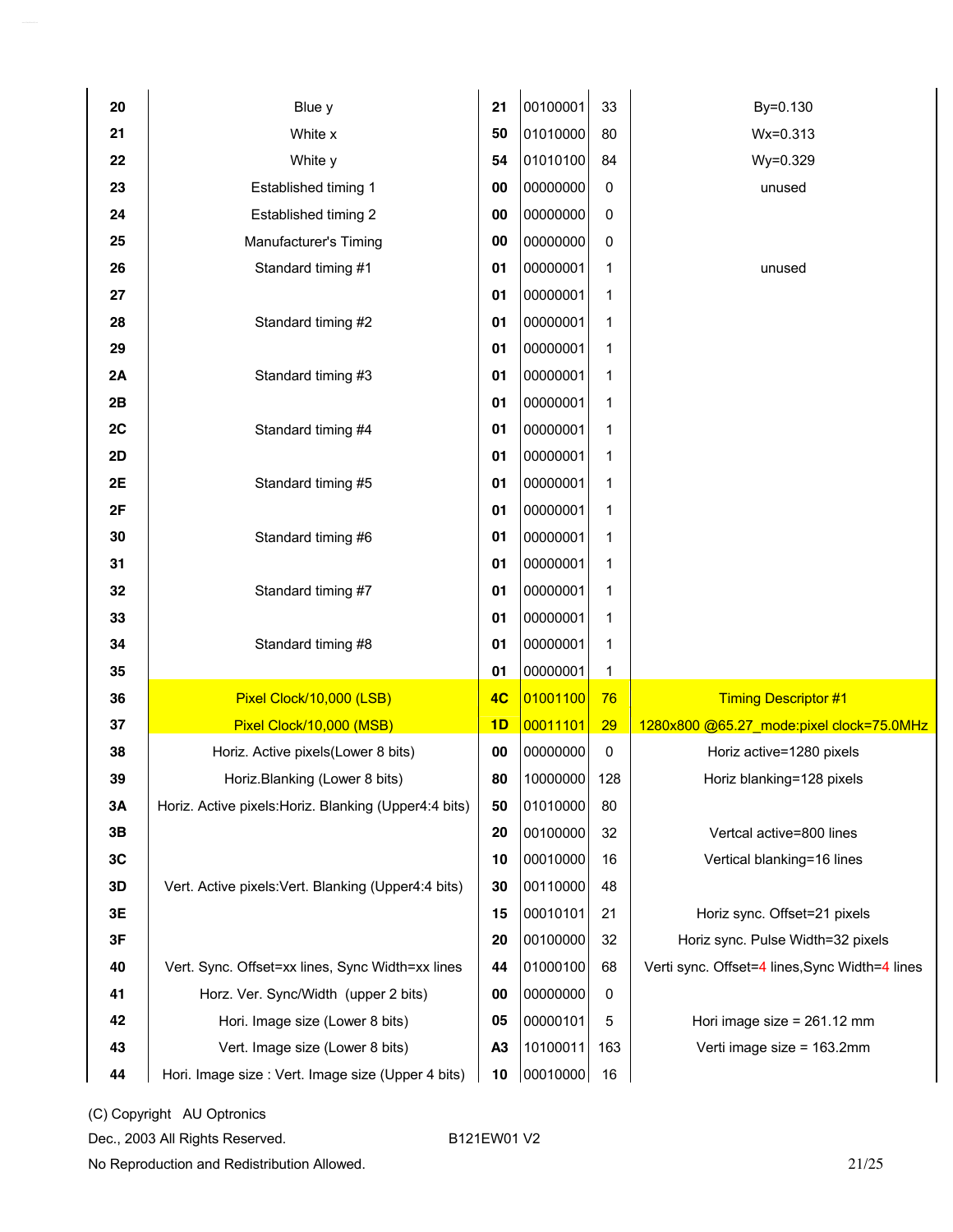| 45        |                                                                                   | 00             | 00000000 | 0              | Horizontal Border = 0                |
|-----------|-----------------------------------------------------------------------------------|----------------|----------|----------------|--------------------------------------|
| 46        |                                                                                   | 00             | 00000000 | 0              | Vertical Border = 0                  |
| 47        |                                                                                   | 18             | 00011000 | 24             |                                      |
| 48        | Detailed timing/monitor                                                           | 00             | 00000000 | 0              | Apple definition, see the next sheet |
| 49        | descriptor #2                                                                     | 00             | 00000000 | 0              |                                      |
| 4Α        |                                                                                   | 00             | 00000000 | 0              |                                      |
| 4Β        |                                                                                   | 0F             | 00001111 | 15             |                                      |
| 4C        | Version                                                                           | 00             | 00000000 | 0              |                                      |
| 4D        | Value = $HSPW_{min}$ /2<br>(pixel clks)                                           | 00             | 00000000 | 0              | DE Mode                              |
| 4E        | Value = $HSPW_{max}$ /2<br>(pixel clks)                                           | 00             | 00000000 | 0              | DE Mode                              |
| 4F        | Value = Thbp $_{min}$ /2<br>(pixel clks)                                          | 00             | 00000000 | 0              | DE Mode                              |
| 50        | (pixel clks)<br>Value = $Thbpmax$ /2                                              | 00             | 00000000 | 0              | DE Mode                              |
| 51        | Value = $VSPW_{min}$ /2<br>(line pulses)                                          | 00             | 00000000 | 0              | DE Mode                              |
| 52        | (line pulses)<br>Value = $VSPW_{max}$ /2                                          | 00             | 00000000 | 0              | DE Mode                              |
| 53        | Value = $Tvbp_{min}$ /2<br>(line pulses)                                          | 00             | 00000000 | 0              | DE Mode                              |
| 54        | Value = $Tvbp_{max}$ /2<br>(line pulses)                                          | 00             | 00000000 | 0              | DE Mode                              |
| 55        | Thp <sub>min</sub> = value <sup>*</sup> 2 + HA $_{pixel \, clks}$ (pixel clks)    | 0B             | 00001011 | 11             | 1302=Value*2+1280                    |
| 56        | Thp <sub>max</sub> = value <sup>*</sup> 2 + HA $_{pixel \, clks}$ (pixel clks)    | D <sub>2</sub> | 11010010 | 210            | 1700=Value*2+1280                    |
| 57        | (line pulses)<br>Tvp <sub>min</sub> = value <sup>*</sup> 2 + VA $_{\text{lines}}$ | 02             | 00000010 | 2              | 803=Value*2+800                      |
| 58        | $Tv p_{max}$ = value*2 + VA $_{lines}$ (line pulses)                              | 10             | 00010000 | 16             | 832=Value*2+800                      |
| 59        |                                                                                   | 00             | 00000000 | $\overline{0}$ |                                      |
| <b>5A</b> | Detailed timing/monitor                                                           | 00             | 00000000 | 0              |                                      |
| 5B        | descriptor #3                                                                     | 00             | 00000000 | 0              |                                      |
| 5C        |                                                                                   | 00             | 00000000 | 0              |                                      |
| 5D        |                                                                                   | <b>FE</b>      | 11111110 | 254            |                                      |
| <b>5E</b> |                                                                                   | 00             | 00000000 | 0              |                                      |
| 5F        | Dell P/N 1st character                                                            | 44             | 01000100 | 68             | $\mathsf{D}$                         |
| 60        | Dell P/N 2nd character                                                            | 35             | 00110101 | 53             | $\overline{5}$                       |
| 61        | Dell P/N 3rd character                                                            | 34             | 00110100 | 52             | $\overline{4}$                       |
| 62        | Dell P/N 4th character                                                            | 30             | 00110000 | 48             | $\overline{0}$                       |
| 63        | Dell P/N 5th character                                                            | 34             | 00110100 | 52             | $\overline{\mathbf{4}}$              |
| 64        | <b>LCD Supplier EEDID Revision</b>                                                | 00             | 00000000 | $\pmb{0}$      |                                      |
| 65        | Manufacturer P/N                                                                  | 42             | 01000010 | 66             | $\overline{B}$                       |
| 66        | Manufacturer P/N                                                                  | 31             | 00110001 | 49             | $\mathbf{1}$                         |
| 67        | Manufacturer P/N                                                                  | 32             | 00110010 | 50             | $\overline{2}$                       |
| 68        | Manufacturer P/N                                                                  | 31             | 00110001 | 49             | $\mathbf{1}$                         |

Dec., 2003 All Rights Reserved. B121EW01 V2

No Reproduction and Redistribution Allowed. 22/25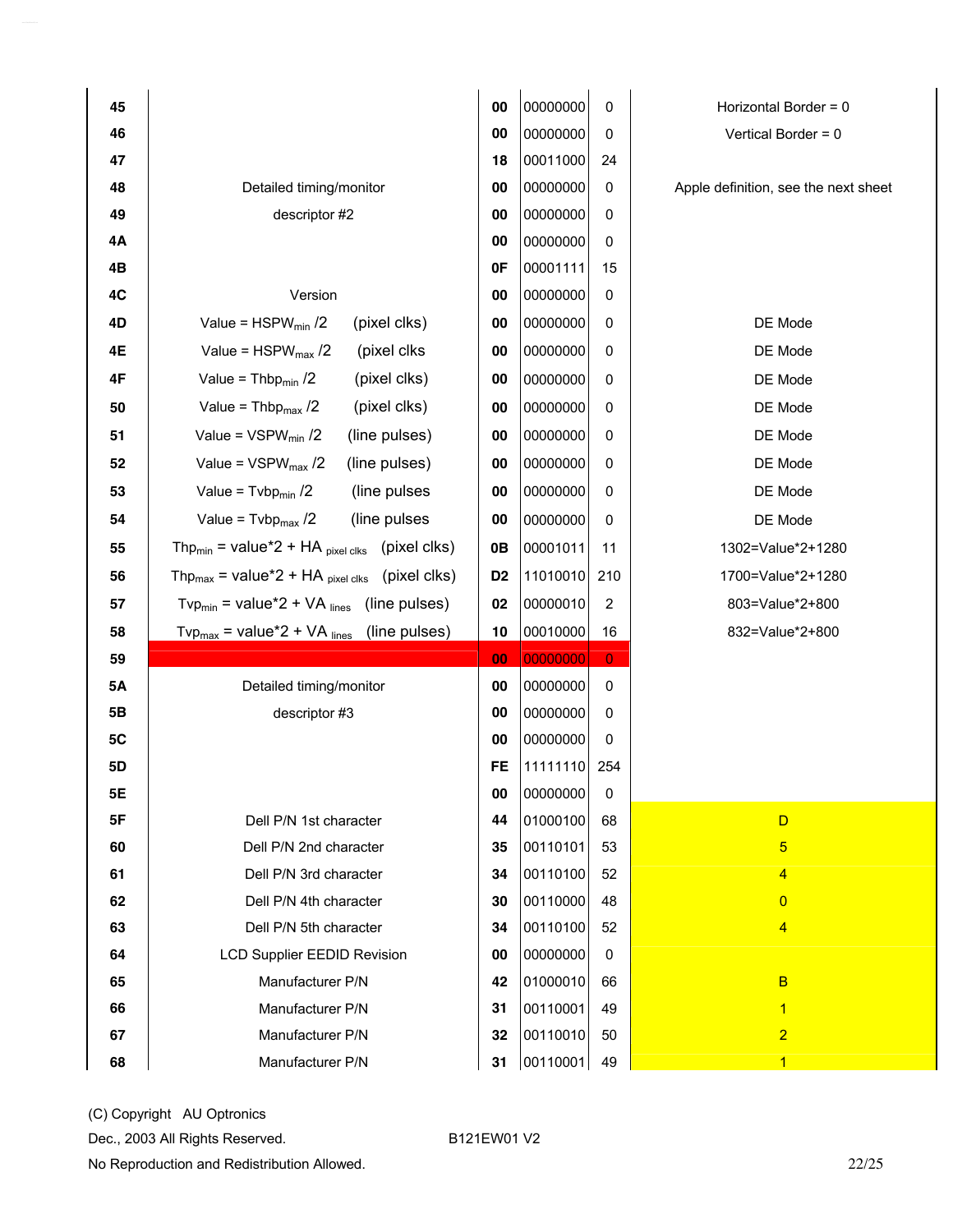| 69        | Manufacturer P/N                    | 45             | 01000101 | 69             | E              |  |  |
|-----------|-------------------------------------|----------------|----------|----------------|----------------|--|--|
| 6A        | Manufacturer P/N                    | 57             | 01010111 | 87             | $\overline{W}$ |  |  |
| 6B        | Manufacturer P/N                    | 31             | 00110001 | 49             | $\overline{1}$ |  |  |
| 6C        | Flag                                | 00             | 00000000 | $\mathbf 0$    |                |  |  |
| 6D        | Flag                                | 00             | 00000000 | $\mathbf 0$    |                |  |  |
| 6E        | Flag                                | 00             | 00000000 | 0              |                |  |  |
| 6F        | Data type tag:ASCII string          | <b>FE</b>      | 11111110 | 254            |                |  |  |
| 70        | Flag                                | 00             | 00000000 | $\mathbf 0$    |                |  |  |
| 71        | SMBUS=15 nits                       | E <sub>8</sub> | 11101000 | 232            |                |  |  |
| 72        | SMBUS=21 nits                       | E <sub>0</sub> | 11100000 | 224            |                |  |  |
| 73        | SMBUS=30 nits                       | C8             | 11001000 | 200            |                |  |  |
| 74        | SMBUS=40 nits                       | <b>B0</b>      | 10110000 | 176            |                |  |  |
| 75        | SMBUS=60 nits                       | 90             |          |                |                |  |  |
|           | SMBUS=90 nits                       |                | 10010000 | 144            |                |  |  |
| 76        | SMBUS=140 nits                      | 70             | 01110000 | 112            |                |  |  |
| 77        |                                     | 50             | 01010000 | 80             |                |  |  |
| 78        | $SMBUS = max nits(Typically = 00h)$ | 00             | 00000000 | $\overline{0}$ |                |  |  |
| 79        |                                     | 01             | 00000001 | $\mathbf{1}$   |                |  |  |
| <b>7A</b> |                                     | 0A             | 00001010 | 10             |                |  |  |
| <b>7B</b> |                                     | 20             | 00100000 | 32             |                |  |  |
| 7C        |                                     | 20             | 00100000 | 32             |                |  |  |
| 7D        |                                     | 20             | 00100000 | 32             |                |  |  |
| 7E        | <b>Extension Flag</b>               | 00             | 00000000 | $\mathbf 0$    |                |  |  |
| 7F        | Checksum                            | A9             | 10101001 | 169            |                |  |  |
| 6457      |                                     |                |          |                |                |  |  |

6626

# **14. Label format**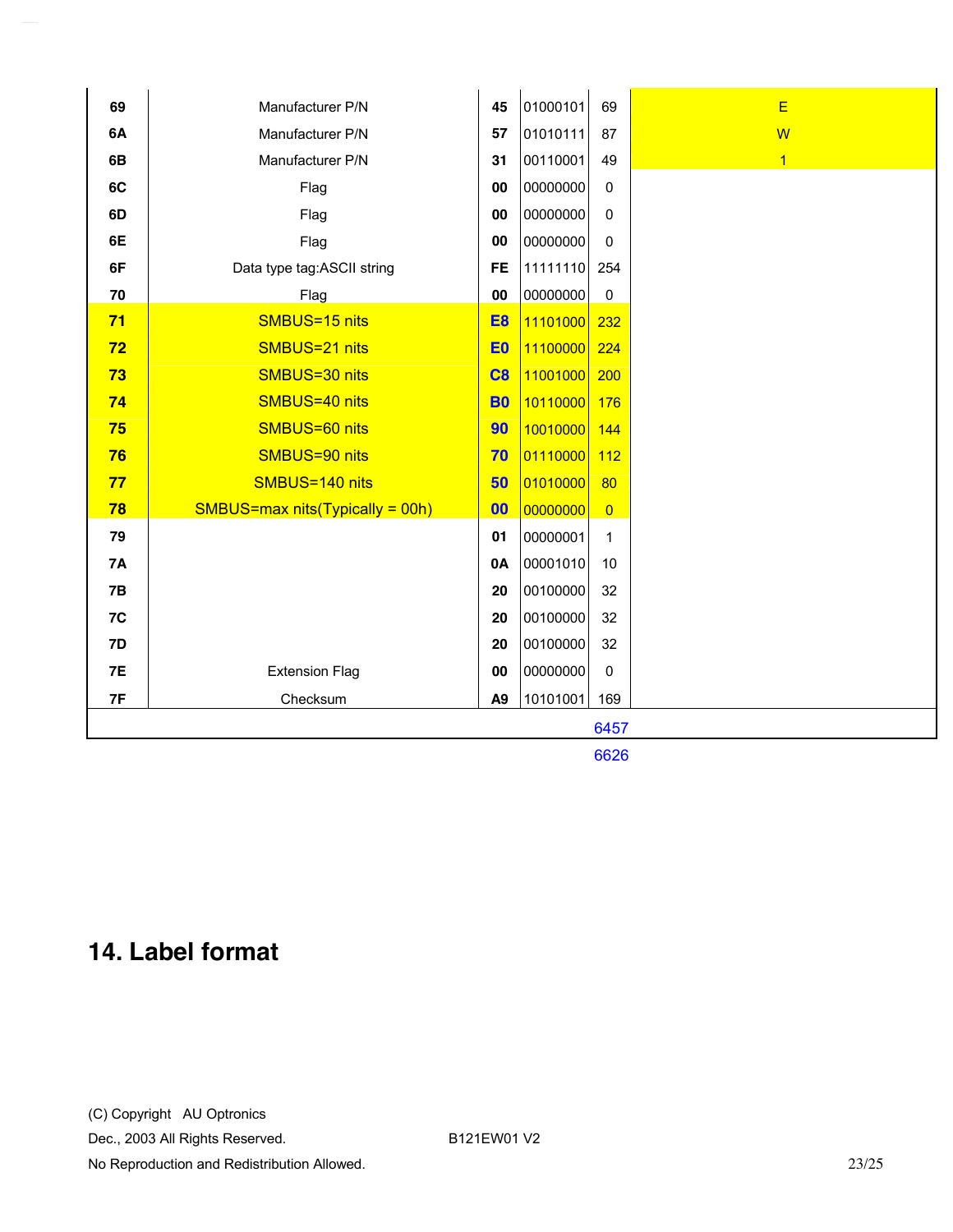

# **15.0 Packing dimension**